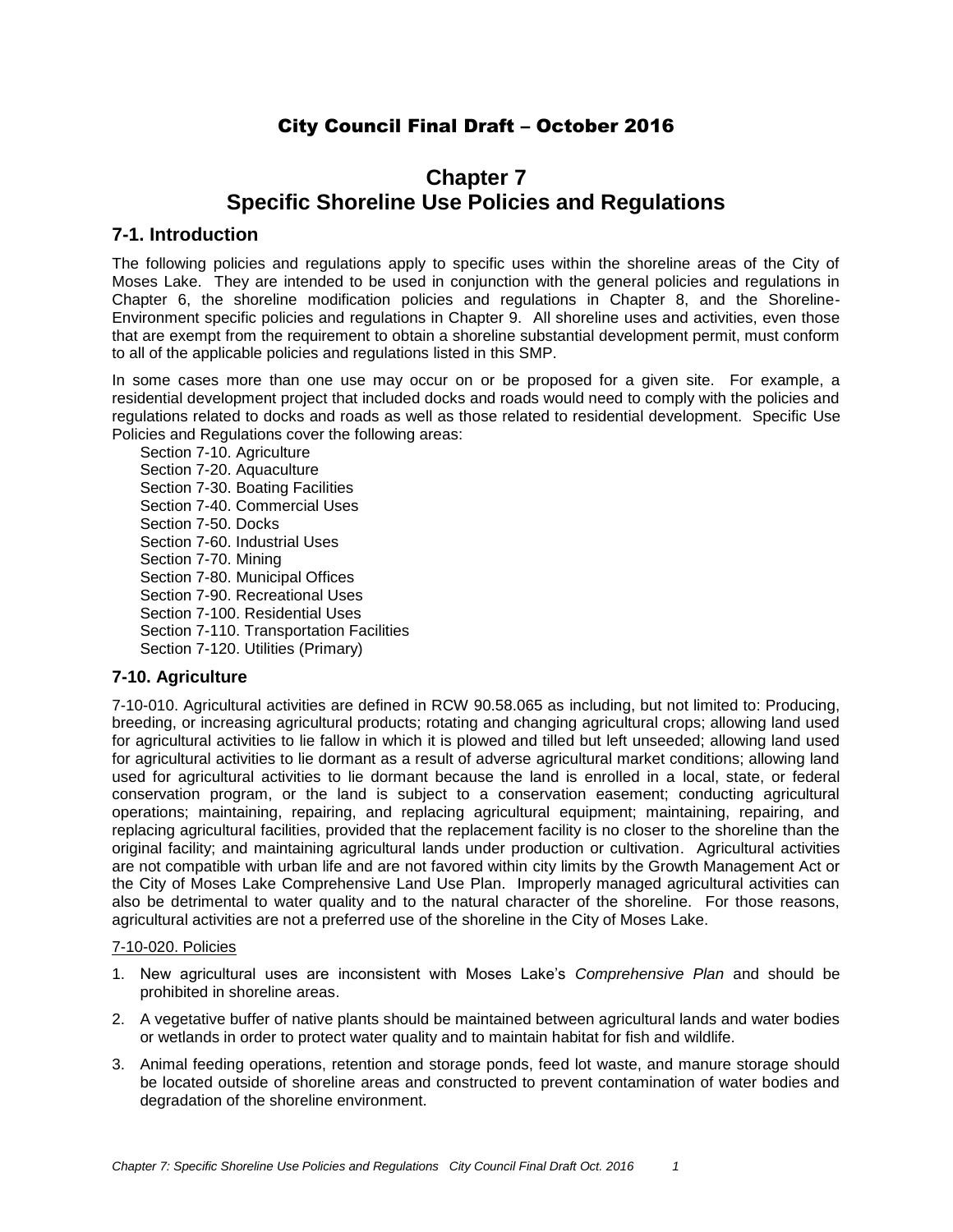- 4. Appropriate farm and soil management techniques should be employed to prevent fertilizers, herbicides, and pesticides from contaminating water bodies and wetlands and having a harmful effect on shoreline functions and processes.
- 5. Public access to shorelines should be encouraged where it does not conflict with agricultural activities.

## 7-10-030. Regulations

1. New agricultural uses are prohibited in shoreline areas on non-agricultural lands, for example those lands with no documented agricultural activities as of the date of the adoption of this Master Program, or the date of annexation for areas not within the City at the time of adoption of the Master Program. Land with documented agricultural activities as of the date of adoption of this Master Program, or the date of annexation for areas not within the City at the time of adoption of the Master Program, may continue agricultural activities, including maintenance, repair and replacement of existing facilities, and changing crops.

This section does not apply to uses accessory to residential uses that would not typically be considered agriculture, such as garden plots less than 0.25 acres in size.

## *7-20. Aquaculture*

7-20-010. Aquaculture is the farming or culturing of food fish, shellfish, or other aquatic animals or plants in natural or artificial water bodies. Activities include hatching, cultivating, planting, feeding, raising, and harvesting aquatic plants and animals, and maintenance and construction of necessary equipment, buildings, and growing areas. Aquaculture is dependent on the use of the water area, and when consistent with control of pollution and prevention of damage to the environment, is a preferred shoreline use. Related activities such as sales, processing, and product storage facilities are not considered aquaculture practices.

### 7-20-020. Policies

- 1. Since areas suitable for aquaculture are limited by specific biophysical requirements, areas with high potential for aquacultural use should be identified and encouraged for aquacultural use and protected from degradation by other types of land and water uses.
- 2. Aquaculture methods and structures should be chosen to create the least impact on the visual and environmental qualities of the shorelines. In instances where a choice of aquaculture methods is available, or where two or more incompatible aquaculture projects are proposed in the same area, preference should be given to those forms of aquaculture that involve lesser environmental and visual impacts. In general, projects that require submerged structures or no structures should be preferred over those that involve substantial floating structures. Projects that require few land-based facilities should be preferred over those that require extensive facilities. Projects that involve little or no substrate modification should be preferred over those that involve substantial modification.
- 3. Aquaculture should not be allowed in the following areas:
	- a. Areas that have little natural potential for the type(s) of aquaculture under consideration.
	- b. Areas that have water quality problems that make the areas unsuitable for the type(s) of aquaculture under consideration.
	- c. Areas devoted to established uses of the aquatic environment with which the proposed aquacultural method(s) would substantially and materially conflict. Such uses include but are not limited to navigation, moorage, fishing, underwater utilities, and active scientific research.
	- d. Areas where the design or placement of the facilities would substantially degrade the aesthetic qualities of the shoreline.
	- e. Areas where an aquaculture proposal would result in any significant adverse environmental impacts that cannot be eliminated or adequately mitigated through enforceable conditions of approval.
	- f. Areas where the proposed activity would adversely affect critical habitat use or value.
- 4. Aquaculture activities should be given flexibility to experiment with new aquaculture techniques. However, experimental aquaculture projects should be limited in scale, should be approved for a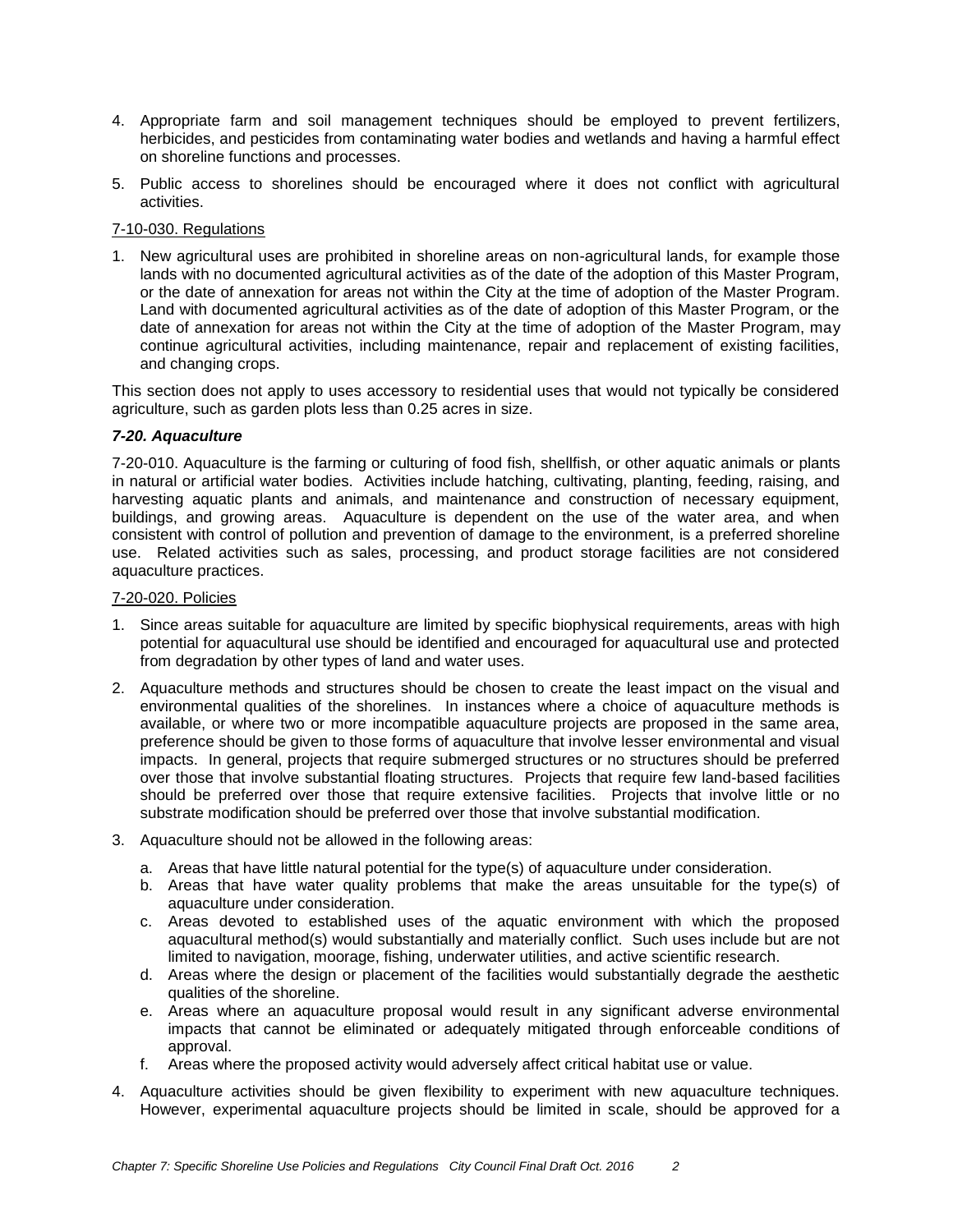limited and specified period of time, and should be required to develop and implement a monitoring plan to assess the outcomes of the experiment.

- 5. All permitted aquacultural projects should be protected from new development that would be likely to damage or destroy them. New shoreline proposals in the vicinity of an experimental aquacultural project should be restricted or denied if they might compromise the monitoring and data collection required under the permit for the experimental project.
- 6. Aquaculture activities should not degrade water quality.

## 7-20-030. Regulations

- 1. A shoreline conditional use permit shall be required for any aquacultural use.
- 2. A monitoring plan shall be required for any experimental aquacultural use.
- 3. The City shall request technical assistance on aquaculture proposals from agencies with expertise, such as the Washington departments of Ecology and of Fish and Wildlife, and shall make available to those agencies the *Shoreline Inventory and Characterization* and maps developed as part of this SMP. The information obtained from the agencies shall be considered by the Planning Commission when making a decision on whether to approve or deny a permit for an aquacultural use, to establish any conditions that should be required of a project, and to assess the monitoring plan for an experimental aquacultural project.
- 4. Environment-specific regulations: aquacultural uses shall comply with the environment-specific requirements in Chapter 9 of this SMP.

## **7-30. Boating Facilities**

7-30-010. Boating facilities include marinas, boat launch ramps, boat houses, boat lifts, and similar uses. Docks are addressed separately, below.

## 7-30-020. Policies

- 1. Boating facilities should be located, designed, and operated to provide protection and enhancement of aquatic and terrestrial life including animals, fish, birds, plants, and their habitats and migratory routes. When plastics and other non-biodegradable materials are used, precautions should be taken to ensure their containment.
- 2. Boating facilities should be located and designed so their structures and operations will be aesthetically compatible with the area visually affected, and will not unreasonably impair shoreline views. Use of natural non-reflective materials should be encouraged.
- 3. Public and community boating facilities are preferred over individual private facilities.
- 4. Regional as well as local needs should be considered when determining the location of marinas and boat launches. Potential sites should be identified near high-use or potentially high-use areas.
- 5. Dry boat storage should not be considered a water-oriented use. Boat hoists, boat launch ramps, and access routes associated with a dry boat storage facility should, however, be considered to constitute a water-oriented use.
- 6. Floating homes, houseboats, and liveaboards should be prohibited.
- 7. The size of over-water structures should be limited to the minimum necessary to support the structure's intended use.
- 8. Boating facilities should be located in a way that will not interfere with other boaters' use of the lake.
- 9. New over-water structures should be limited to those which need to locate over water, those which facilitate public access, and those which support ecological restoration. Watercraft can be stored on dry land; therefore a boat house is not a water-dependent use.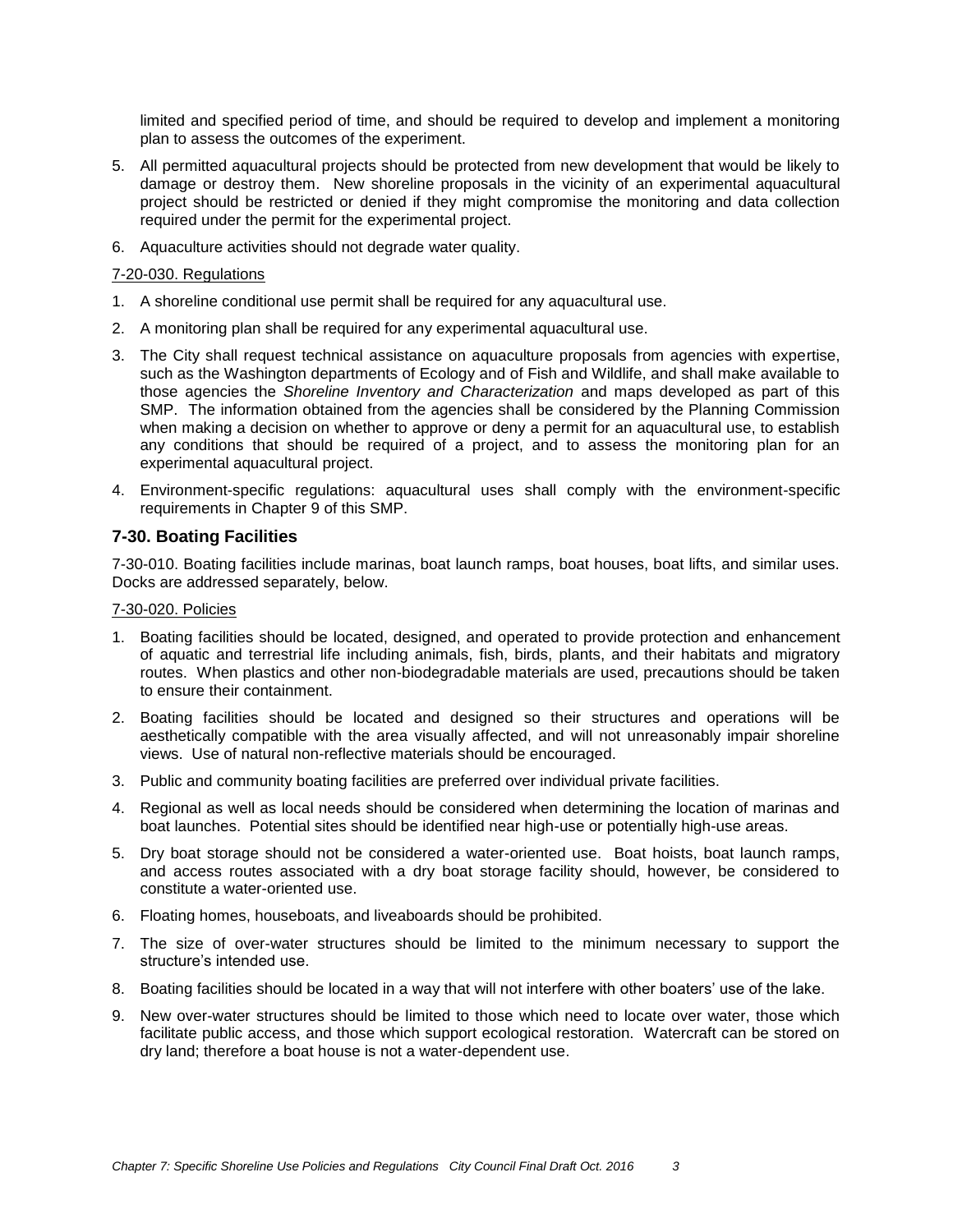#### 7-30-030. Regulations

- 1. Boating facilities, including minor accessory buildings and haul-out facilities, shall be designed so their structures and operations will be aesthetically compatible with or will enhance existing shoreline features and uses. Boating facilities shall mitigate for adverse development impacts on-site in compliance with Appendix A: Mitigation. Adverse development impacts to adjacent properties shall not be allowed.
- 2. Boating facilities, shall be designed in accordance with technical standards found in WAC 220-660- 150, Boat Ramps and Launches in Freshwater Areas, and WAC 220-660-160, Marinas and Terminals in Freshwater Areas, as amended and as applicable.
- 3. Dredging related to boating facilities shall be limited to maintenance dredging, in compliance with the dredging provisions of Chapter 8. Dredging wetlands, shorelines, or shorelands to accommodate new or expanded boating facilities is prohibited.
- 4. Placing fill in water bodies or wetlands to create usable land for accessory uses, including boating facilities, is prohibited, except minimum required for dock-to-shore attachment site (abutment).
- 5. Where installation will cause erosion during construction, shoreline embankments of all boating facilities shall be stabilized both landward and waterward of the ordinary high water mark, using methods consistent with the policies and regulations of this SMP and best management practices.
- 6. A marina shall be allowed only as a conditional use. The City shall request technical assistance from agencies with jurisdiction and/or knowledge, including but not limited to the Washington departments of Ecology, of Fish and Wildlife, of Natural Resources, and of Health, and shall make available to those agencies the *Shoreline Inventory and Characterization* and maps developed as part of this SMP. The Planning Commission shall consider the comments received from commenting agencies before making a decision on whether or not to approve the permit, and any conditions or modifications required.
- 7. Public access, both physical and visual, shall be an integral part of all marina development and design.
- 8. New commercial and public boating facilities shall be consistent with the City of Moses Lake's *Comprehensive Plan* and *Parks, Recreation, and Open Space Plan*. When new sites are considered, sufficient evidence must be presented to show that existing public and commercial marinas and boat launches are inadequate and cannot be expanded to meet regional demand.
- 9. Marinas and launch ramps shall locate on stable shorelines where no or a minimal amount of shoreline stabilization will be necessary and where water depths are adequate to eliminate or minimize the need for maintenance dredging, spoil disposal, filling, beach enhancement, and other maintenance activities, and eliminate the need for offshore or foreshore channel construction dredging.
- 10. Marina and boat launch design shall minimize interference with geohydraulic processes and disruption of existing shore forms.
- 11. For commercial and public boating facilities, the perimeter of parking and storage areas shall be landscaped to provide a visual and noise buffer between adjoining dissimilar uses or scenic areas, using primarily native, self-sustaining vegetation. The permit application submittal shall identify the size, location, and species of plants that will be used.
- 12. Boating facilities, including boat lifts, shall be positioned so as not to be a hazard to boating.
- 13. Environment-specific regulations: Boating facilities shall comply with the environment-specific requirements in Chapter 9.
- 14. New over water structures shall be allowed only for water-dependent uses, public access, and ecological restoration. Boat houses, as non-water-dependent structures, are prohibited.
- 15. Over-water structures shall be no larger than is needed for the structure's intended use.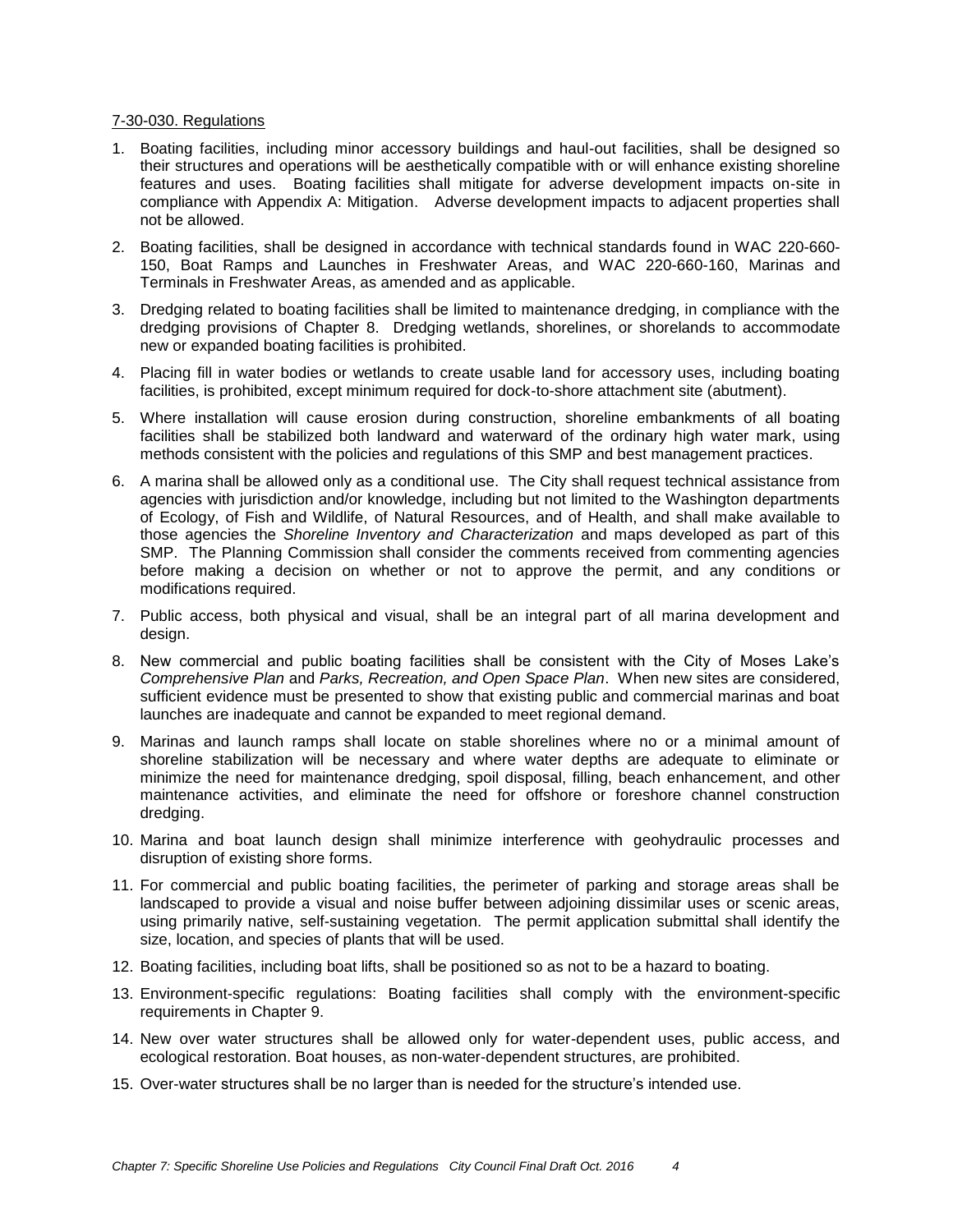# **7-40. Commercial Uses**

7-40-010. Commercial development means those uses that are involved in wholesale, retail, service, and business trade. Examples include hotels, motels, shopping centers, restaurants, shops, offices, and private recreation facilities, including marinas. Marinas are also subject to all provisions of this SMP related to boating facilities and to recreational uses.

### 7-40-020. Policies

- 1. New commercial development in shoreline areas should be consistent with the City of Moses Lake's *Comprehensive Plan* and should be located to minimize sprawl and inefficient use of shoreline areas and, where applicable, to promote trip reduction.
- 2. No commercial development should be allowed in wetlands.
- 3. Because shorelines are a limited resource, preference should be given to water-oriented uses, especially those uses particularly dependent on a shoreline location or those that will provide the opportunity for substantial numbers of people to enjoy the shoreline.
- 4. Over-water construction should be prohibited except in limited instances where it is auxiliary to and necessary in support of a water-dependent use.
- 5. Commercial development should be designed to provide physical or visual shoreline access or other opportunities for the public to enjoy the shoreline location. Public access should include amenities appropriate to the type and scale of the development and the qualities and character of the site, which may include walkways, viewpoints, restrooms, and other recreational facilities. Where possible, commercial facilities should be designed to permit pedestrian waterfront activities.
- 6. Site plans for commercial developments should incorporate multiple-use concepts that include open space and recreation.
- 7. Commercial developments should be aesthetically compatible with the surrounding area. Aesthetic considerations should be actively promoted by means such as sign control regulations, appropriate development siting, screening and architectural standards, planned unit developments, and landscaping with native plants, including, where appropriate, enhancement of natural vegetative buffers.
- 8. Commercial developments should be designed, constructed, operated, and maintained to ensure no net loss of shoreline ecological functions and to protect areas and systems cultural significance.
- 9. Commercial developments should include landscaping that will visually enhance the shoreline area and contribute to shoreline functions and values.
- 10. Commercial developments permitted in shoreline areas are, in descending order of preference:
	- a. Water-dependent uses;
	- b. Water-related uses
	- c. Water-enjoyment uses; and
	- d. Non-water-oriented uses

#### 7-40-030. Regulations

1. The design, layout and operation of certain commercial uses directly affects their classification with regard to whether or not they qualify as water-related or water-enjoyment uses. The applicant shall include elements in their application that show how the proposed commercial uses may be authorized as water-related or water-enjoyment use. These uses are required to incorporate appropriate design and operational elements so that they meet the definition of water-related or water-enjoyment uses.

Non-water-oriented uses shall not be allowed unless they meet the following criteria:

a. The use is part of a mixed-use project that includes water-dependent uses and provides a significant public benefit with respect to the Shoreline Management Act's objectives such as providing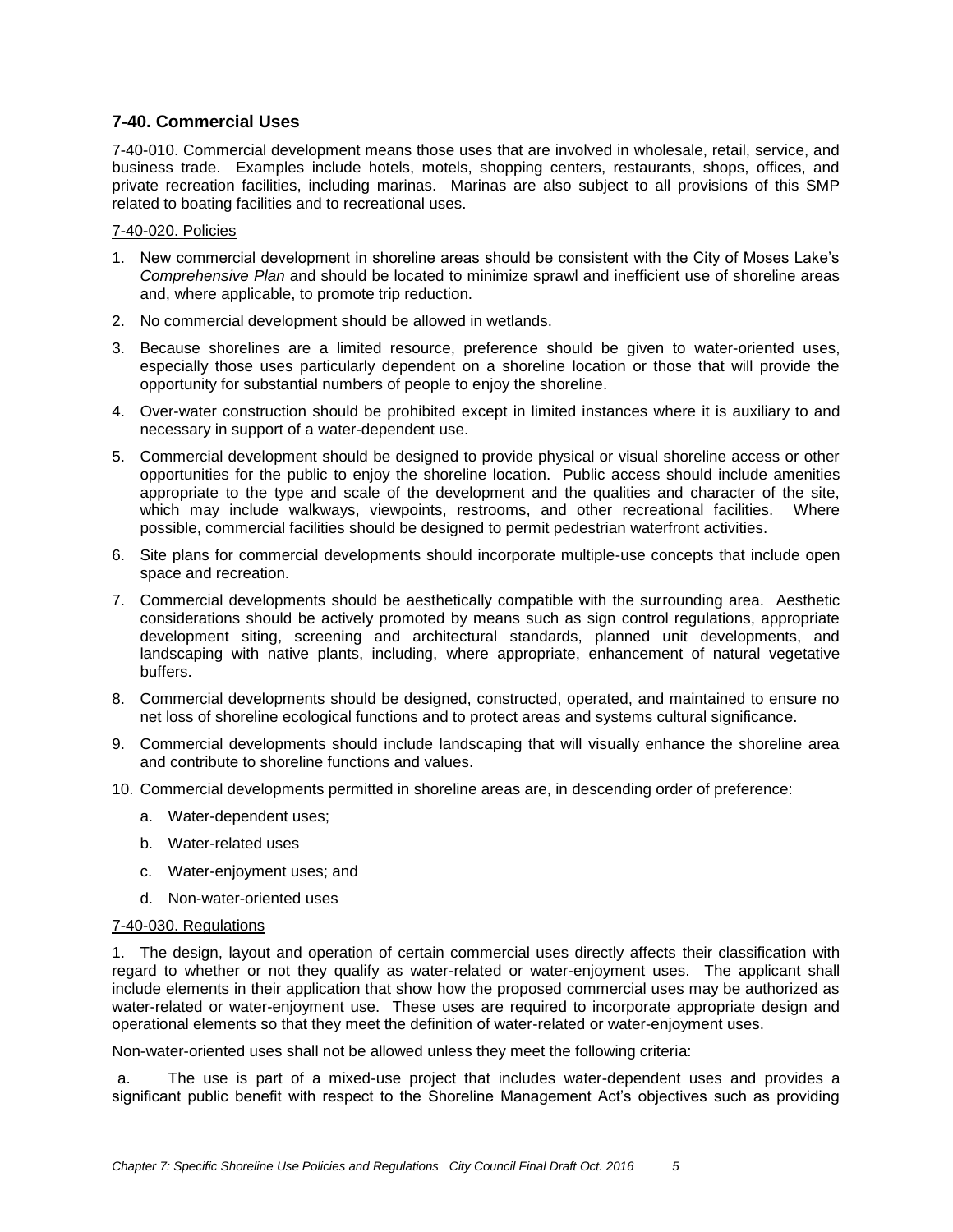public access and ecological restoration; or

b. Navigability is severely limited at the proposed site; and the commercial use provides a significant public benefit with respect to the Shoreline Management Act's objectives such as providing public access and ecological restoration; or

c. The site is physically separated from the shoreline by another property or public right-of-way.

2. The City shall require and use the following information in its review of commercial development proposals:

- a. Specific nature of the commercial activity;
- b. Need for shoreline frontage;
- c. Provisions for public visual and/or physical access to the shoreline;

d. Provisions to ensure that the development will not result in loss of shoreline functions or reduction in shoreline values;

e. Measures for enhancing the relationship of the use to the shoreline, including aesthetics and landscaping; and

- f. The *Shoreline Inventory and Characterization* and accompanying maps.
- 3. Commercial development shall be designed and maintained in a neat, orderly, and environmentallycompatible manner, consistent with the character and features of the surrounding area. To that end, the Planning Commission may, following a public hearing, adjust the project dimensions and/or prescribe reasonable use intensity and screening conditions. Need and special considerations for landscaping and buffer areas shall also be subject to review and approval.
- 4. Over-water construction for non-water-oriented commercial developments is prohibited.
- 5. Parking as a primary use is prohibited within shoreline jurisdiction. Parking facilities in shorelines are not a preferred use and shall be allowed only as necessary to support an authorized use. While supporting an authorized use, parking facilities shall be located landward of the required setback and landward of the primary use to the greatest extent feasible.
- 6. All commercial loading and service areas shall be located on the upland (landward) side of the commercial activity or provisions shall be made to separate and screen the loading and service areas from the shoreline.
- 7. Public access shall be required as part of all non-water-dependent commercial development, unless such access is shown to be incompatible due to reasons of safety, security, or impact to the shoreline environment.
- 8. Commercial developments shall be landscaped to visually enhance the shoreline area and contribute to shoreline functions and values, using primarily native, self-sustaining vegetation. Plants that may compromise shoreline values shall be prohibited. The permit application submittal shall include a landscape plan that identifies the size, location, and species of plants that will be used.
- 9. Drainage and surface runoff from commercial areas shall be controlled so that pollutants will not be carried into water bodies. See "Environmental Impacts and Water Quality" in Chapter 6.
- 10. Environment-specific regulations: Commercial uses shall comply with the environment-specific requirements in Chapter 9.

## **7-50. Docks**

7-50-010. A dock is a structure that abuts the shoreline and is used as a landing or moorage place for watercraft. Docks may be built on fixed platforms above the water, or may float upon the water.

7-50-020. Policies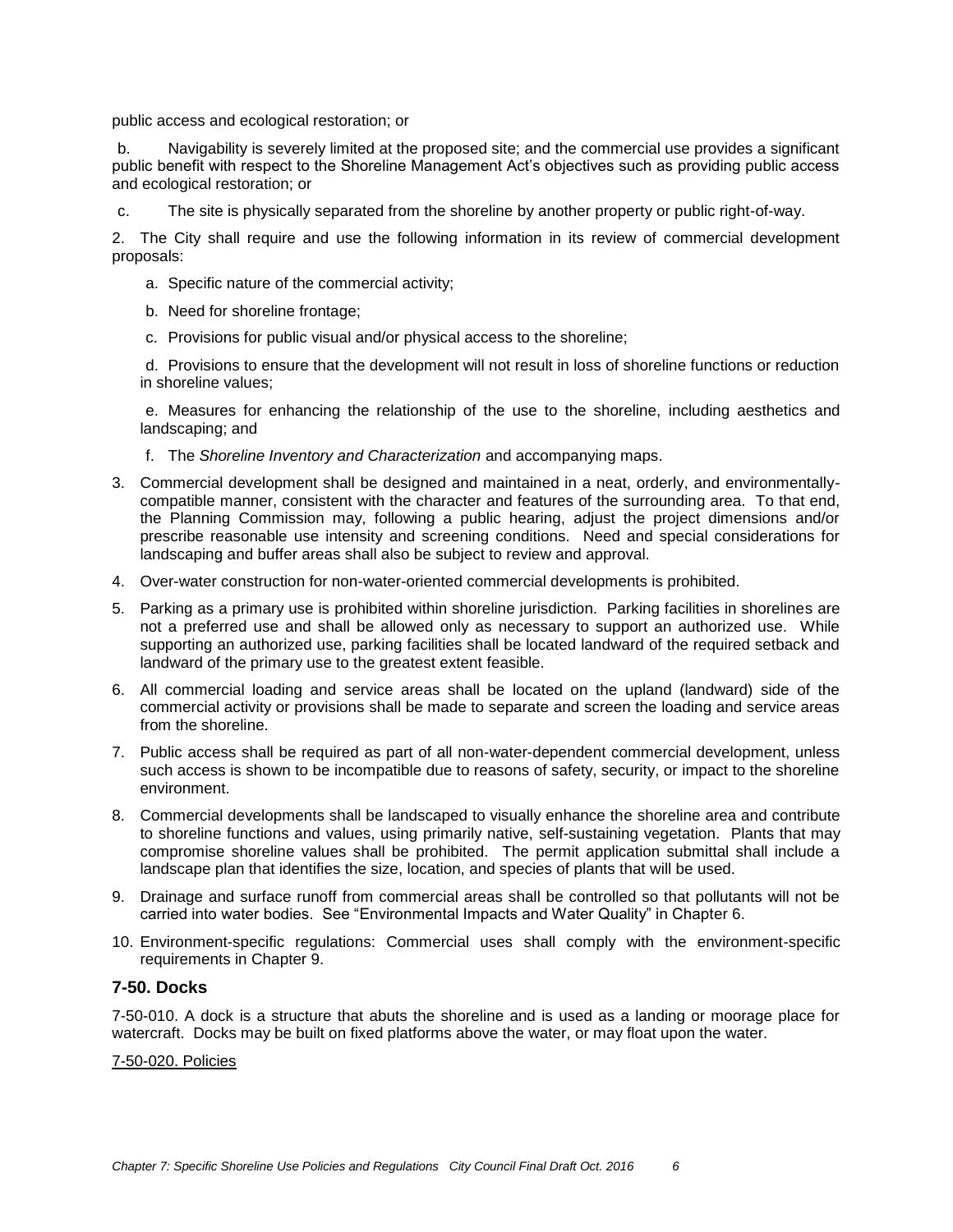- 1. Because docks can have a significant impact on lacustrine habitat and mechanics, the impacts of all docks should be reviewed to ensure that the proposed structure is suitably located and designed and that all potential impacts have been recognized and mitigated.
- 2. New commercial docks should be designed to accommodate public access and enjoyment of the shoreline location.
- 3. Docks should be designed to cause minimum interference with navigable waters and the public's use of the shoreline.
- 4. Docks should be sited and designed to minimize possible adverse environmental impacts, including impacts to sediment movement, water circulation and quality, and fish and wildlife habitat.
- 5. Use of natural-looking non-reflective materials in dock construction should be encouraged. All dock materials should be approved by the Washington Department of Fish & Wildlife.
- 6. The proposed site of the structure and intensity of use or uses of any dock should be compatible with the surrounding environment and land and water use.
- 7. Docks not contiguous with the shoreline should be prohibited as a hazard to navigation. Such docks may be allowed by conditional use permit in special situations where the need for such a dock is justified and measures have been taken to reduce the hazard to navigation.
- 8. The size of over-water structures should be limited to the minimum necessary to support the structure's intended use.
- 9. Each single family residence should be allowed only one dock.

### 7-50-030. Regulations

### **7-50-030-A. General**

1. The City shall require and use the following information in its review of proposals for docks:

a. Description of the proposed structure, including its size, location, design, materials, and any shoreline stabilization or other modifications required by the project.

b. Proposed location of dock relative to property lines and ordinary high water mark.

c. Any provisions for public access and enjoyment of the shoreline location. Public access is not required for a dock adjacent to a single family residence or duplex.

- 2. Docks shall not significantly interfere with the use of navigable waters or with public use of shorelines. The length of any dock shall be limited in constricted water bodies to assure navigability and protect public use. Docks may be prohibited where necessary to protect navigation or public use. Docks shall not extend more than 1/3 the width of the navigable waterway. Private and community docks shall be limited to the minimum length necessary to reach a water depth of 3 feet at the end of the dock, or limited to 25 feet in length, whichever is greater. Longer docks may be allowed by conditional use permit. Docks not contiguous with the shoreline may be allowed in special situations where the need for such a dock is justified and measures have been taken to reduce the hazard to navigation.
- 3. New commercial docks shall accommodate public access and enjoyment of the shoreline.
- 4. All docks shall be constructed and maintained in a safe condition. Unsafe docks shall be removed or repaired promptly by the owner. Where any such structure constitutes a hazard to the public, the City may, following notice to the owner, abate the structure if the owner fails to do so within 90 days. The City may impose a lien on the associated shoreline property in an amount equal to the cost of the abatement.
- 5. Repair of Existing Docks. Maintenance and repair proposals using treated materials must use only chemicals approved by the appropriate State or Federal agencies, and must be cured prior to placement in or over the water. All other materials requirements of this section shall also be met. No over-water field applications of preservative treatment or other chemical compounds shall be permitted. Docks may be painted provided brush application is used and best management practices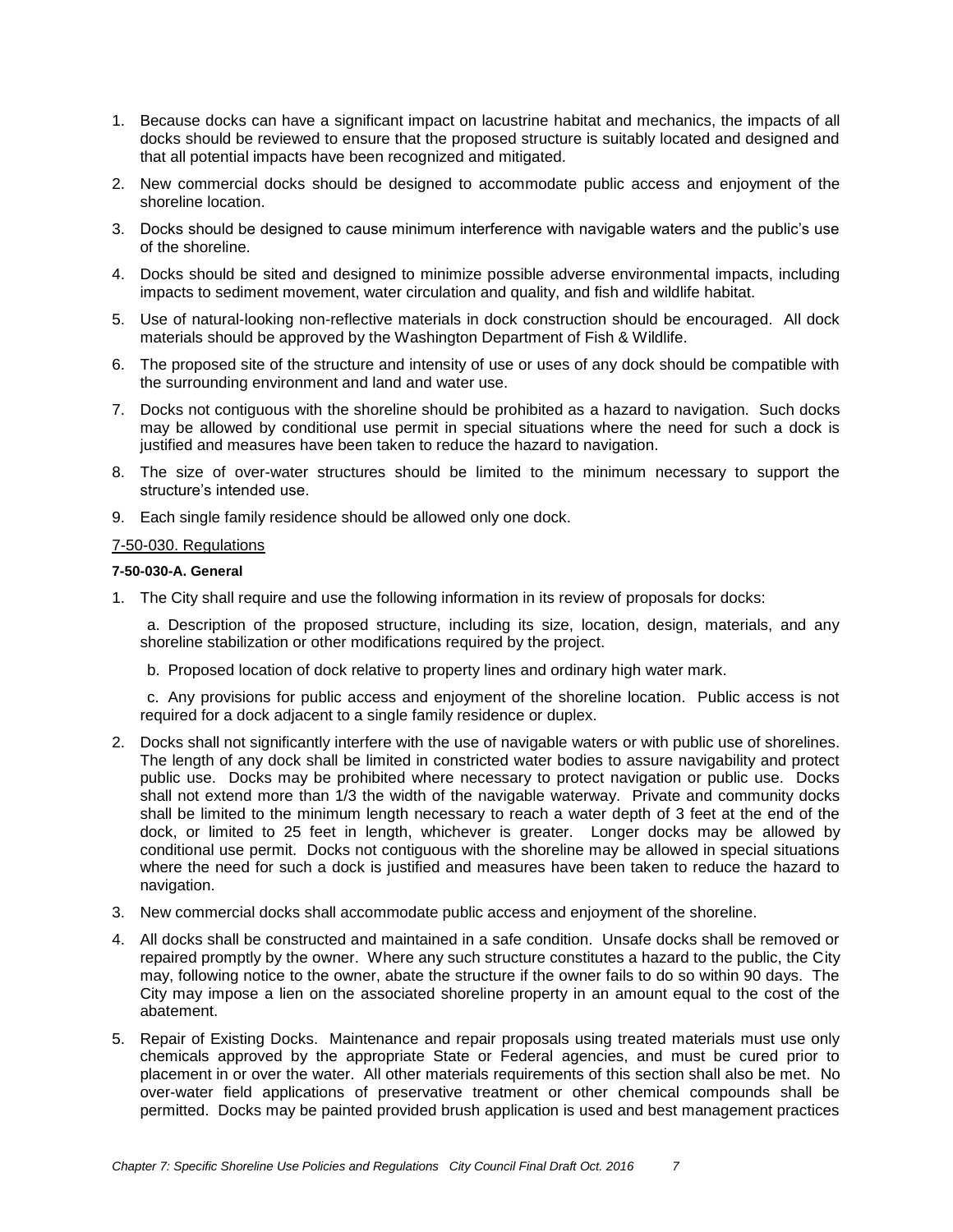are followed to prevent paint from coming in contact with the lake.

- 6. Bulk storage of gasoline, oil, and other petroleum products is prohibited on docks. Bulk storage means non-portable storage in fixed tanks.
- 7. Replacement of Existing Docks. Proposals involving replacement of the entire existing private dock with a similar dock are allowed, provided there is no net loss of ecological function.
- 8. Additions to Private Docks. Proposals involving lengthening and/or increasing the area of existing private docks must comply with the following measures:
	- a. The applicant must demonstrate that there is a need for the enlargement of an existing dock. Proposals that demonstrate an enlargement is necessary due to safety concerns, inadequate depth of water, or preservation of beneficial emergent vegetation will be considered.
	- b. Enlarged portions of docks must comply with the dimensional, design, materials, and mitigation standards for new private docks as described in this SMP. Dock additions that result in the completed structure exceeding the area limits for reasons not specifically allowed above may only be approved through a shoreline variance, except where a new or enlarged joint-use dock is proposed and any remaining individual dock(s) are removed.
- 9. Mitigation.
	- a. Consistent with the mitigation sequencing steps outlined in Appendix A, Mitigation, new or expanded overwater and in-water structures, including docks and watercraft lifts, shall first be designed to avoid and minimize impacts, prior to pursuing mitigation, as required by WAC 173-26-231(3)(b).
	- b. Mitigation proposals shall provide mitigation at 1:1 area ratio to impacts along the shoreline. The area mitigated shall include the access path through any required buffer if the path is wider than four feet, and the dock attachment area. Additionally, the mitigation proposals shall provide one unit of mitigation for each unit of lost aquatic function. The proposed mitigation plan shall include a discussion of how the proposed mitigation adequately compensates for any lost functions. The mitigation provided shall be consistent with Appendix A, Mitigation. The city will consult with other permit agencies, such as Washington Department of Fish & Wildlife, Washington Department of Ecology, and/or US Army Corps of Engineers, for any additional specific mitigation requirements during project review.
	- c. Appropriate mitigation may include one or more of the following measures, or other measures when consistent with the objective of compensating for ecological function impacts:
		- i. Removal of any additional existing over-water and/or in-water structures that are not the subject of the application or otherwise required to be removed.
		- ii. For dock additions, partial dock replacements or other modifications, replacement of areas of existing solid over-water cover with grated or translucent material, or use of grated or translucent material on altered portions of the dock if they are not otherwise required to be grated or translucent.
		- iii. Planting of native vegetation along the shoreline immediately landward of the OHWM consisting of trees and shrubs native to the Moses Lake area and typically found in undisturbed riparian and shrub steppe areas. When shoreline plantings are the only mitigation option for a given dock proposal, the additional overwater cover shall be compensated for at 1:1 planting area ratio (unless modified as described in Appendix A) with required plantings as described in Appendix A.
		- iv. Removal of hardened shoreline, including existing launch ramps and bulkheads,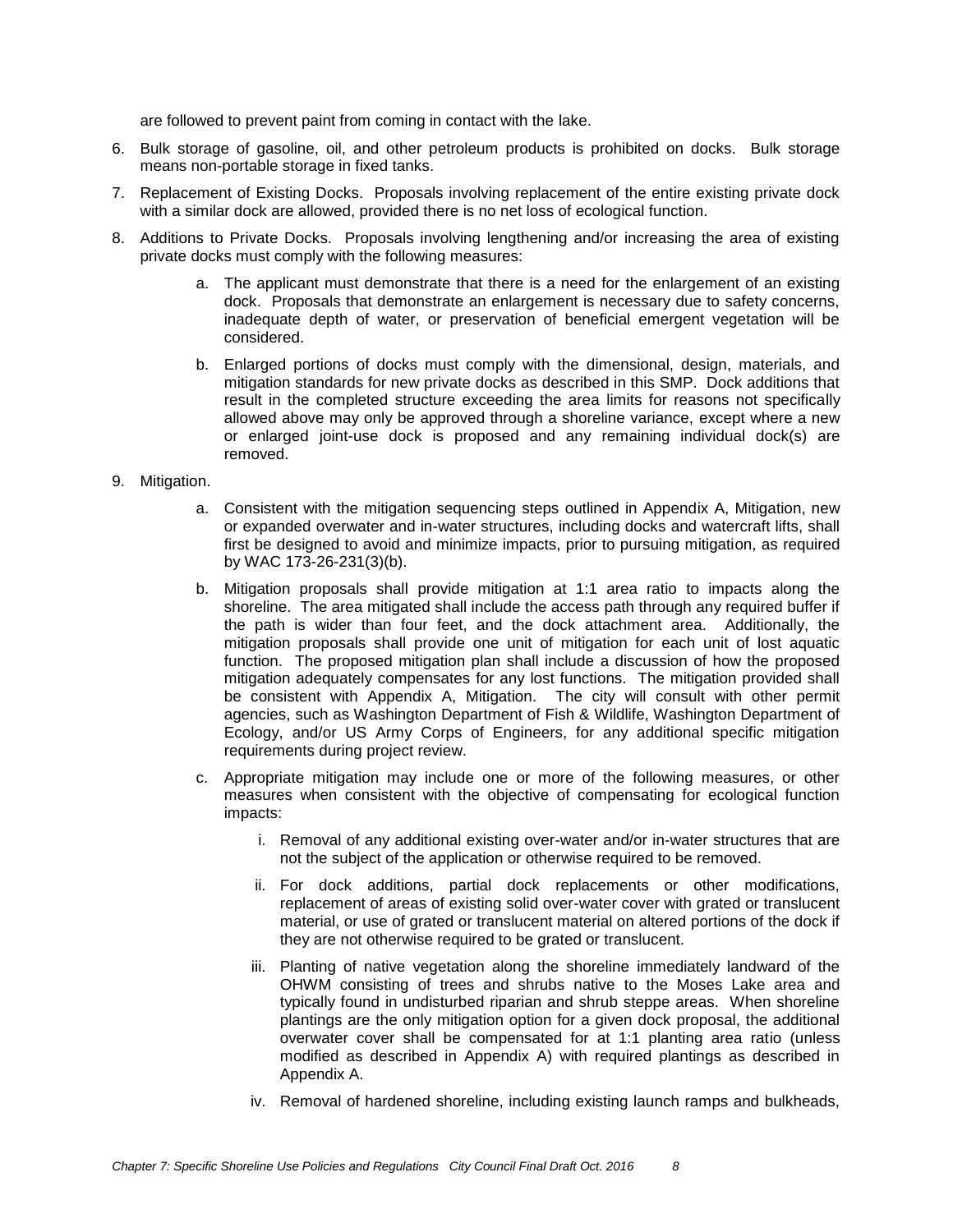and replacement with native vegetation.

- v. Removal of man-made debris waterward of the OHWM, such as car bodies, oil drums, concrete or asphalt debris, remnant docks, or other material detrimental to ecological functions and ecosystem-wide processes.
- vi. Placement of large woody debris.
- vii. Participation in an approved mitigation banking or in-lieu fee program.
- 10. Environment-specific regulations:

Docks shall comply with the environment-specific requirements in Chapter 9.

#### **7-50-030-B. General Design and construction standards**

- 1. Supports must be structurally sound prior to placement in the water.
- 2. Supports, floats, or other materials in direct contact with the water must be approved by applicable state agencies, including the Washington Department of Fish and Wildlife.
- 3. Floating docks shall include stops to keep the floats off the bottom of the lake at low water level.
- 4. Overhead wiring or plumbing is not permitted on docks.
- 5. Lighting shall be the minimum necessary to locate the dock at night and shall focus downward to minimize glare.
- 6. Docks with feet or plates that rest on the lakebed are preferred over those requiring excavation and footings.

### **7-50-030-C. Joint-use community recreational docks**

- 1. All multi-family residences proposing to provide moorage facilities shall be limited to a single, jointuse moorage facility, provided that the City may authorize more than one joint-use dock if, based on conditions specific to the site, a single facility would be inappropriate for reasons of safety, security, or impact to the shoreline environment.
- 2. If moorage is to be provided or planned as part of a new residential development of two or more waterfront dwelling units or lots, or as part of a subdivision or other division of land occurring after the effective date of this SMP, joint use or community dock facilities shall be required when feasible, rather than allowing individual docks for each residence. A joint use dock shall not be required for:
	- a. Development of a single residence.
	- b. Existing single residential units that currently do not have a dock.
	- c. Replacement of existing single residential docks.
- 3. In order to evaluate the feasibility of a joint community dock in a new residential development of two or more waterfront dwelling units, the applicant/proponent shall demonstrate the following:
	- a. Existing facilities in the vicinity, including marinas and shared moorage, are not adequate or feasible for use; and
	- b. The applicant/proponent has contacted abutting property owners and none have indicated a willingness to share an existing dock or develop a shared moorage in conjunction with the applicant/proponent.
- 4. Joint-use community docks may exceed the allowed area for an individual dock by 50 square feet per residence served.
- 5. The maximum size of a dock shall be the minimum necessary to accomplish moorage for one boat for each residence served, and the dock shall be configured to cause minimal disturbance to shoreline resources.
- 6. Proposals for joint-use community docks shall demonstrate and document by contract or covenant that adequate construction and maintenance of the structure and associated upland area will be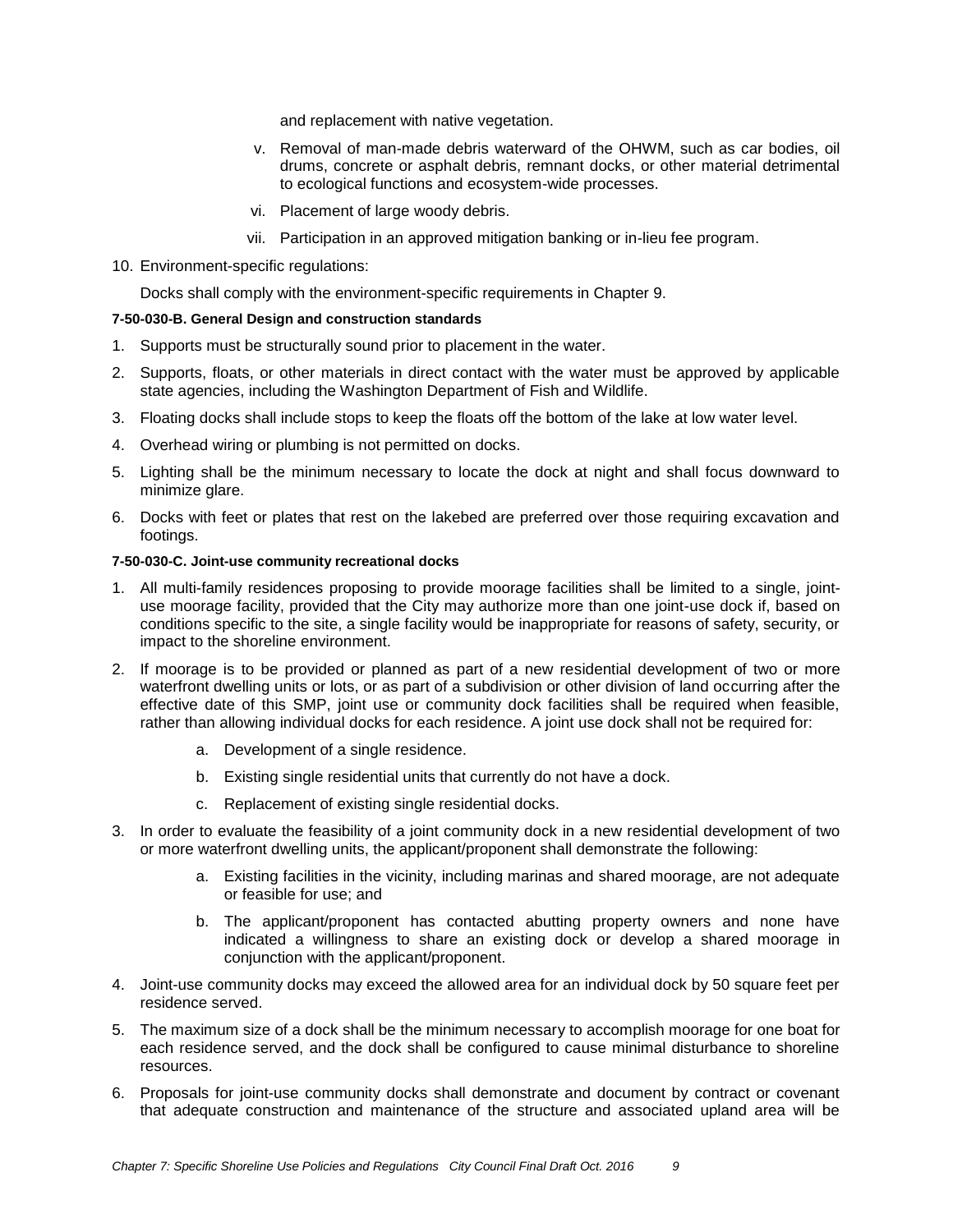provided by identified responsible parties.

## 7-50-030-D. **Residential**

- 1. Number
	- a. No more than one dock is permitted for each shoreline lot.
- 2. Size
	- a. A dock over 200 square feet or 25 feet in length is allowed only as a shoreline conditional use. Exception: A longer dock may be approved if needed to maintain existing beneficial emergent vegetation such as bulrush. The extra length needed to project past the bulrush shall be limited to 4' in width
	- b. Width: For the first 10' waterward of the OHWM, the maximum width of solid dock shall be 4'. Docks wider than 4' are allowed, provided that the extra width shall be made of material such as grating that allows a minimum of 40% light transmission through the decking material, to prevent excessive shading of the area under the dock.
- 3. Side yard setbacks: Docks shall be set back a minimum of 5 feet from side property lines, except for the following:
	- a. Joint use and community docks may be located adjacent to or upon a side property line when mutually agreed to by contract or covenant with the owners of both properties. A copy of the contract or covenant must be recorded with the Grant County Auditor and filed with the application for permit.
	- b. Docks may be located closer than 5' to the side property line when the dock location is set as part of the platting of the property and shown on the plat.

## **7-60. Industrial uses**

7-60-010. Industrial uses are facilities for processing, manufacturing, and storage of finished or semifinished goods.

#### 7-60-020. Policies

1. Historically, there have been no industries within the City of Moses Lake that require a shoreline location. In order to reserve shoreline locations for uses that will benefit from such a location and to protect the shoreline from the potential impacts of industrial development, no industrial development should be allowed to locate within shoreline areas.

### 7-60-030. Regulations

1. New industrial uses are prohibited in shoreline areas.

## **7-70. Mining**

7-70-010. Mining is the removal and primary processing of naturally occurring materials from the earth for economic use. For purposes of this Master Program, "primary processing" includes screening, crushing, and stockpiling of materials removed from the site. Mining activities also include in-water dredging activities related to mineral extraction. Processing does not include general manufacturing, such as the manufacture of molded or cast concrete or asphalt products, asphalt mixing operations, or concrete batching operations (such uses would be considered Industrial, and are prohibited in the shoreline areas of Moses Lake). Because the removal of sand and gravel from shoreline areas can cause erosion of land and siltation of water, mining activities are strictly regulated.

#### 7-70-020. Policies

- 1. Mining should be allowed only where the use is dependent on a shoreline location.
- 2. Mining and associated activities should result in no net loss of shoreline ecological functions, including impacts to unique or fragile areas and impacts to priority habitats or species.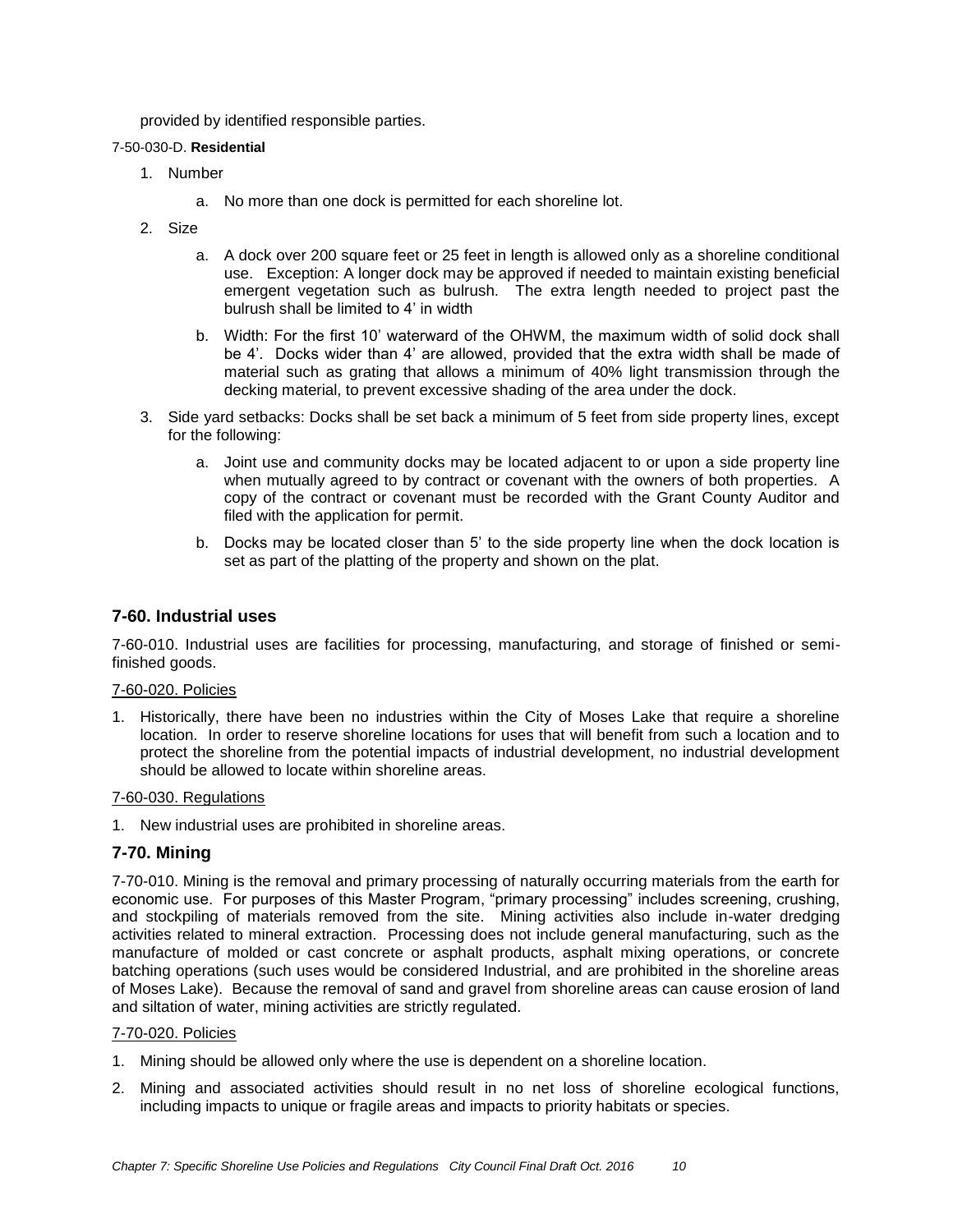- 3. All feasible measures should be taken to protect shoreline areas and water bodies from all sources of pollution, including but not limited to sedimentation and siltation, chemicals and petrochemicals (including both use and spillage), and mining wastes and spoils (including both storage and disposal).
- 4. All feasible measures should be taken to prevent disruption of ecological processes and functions in shoreline areas and water bodies.
- 5. Mining activities should allow the natural shoreline systems to function with a minimum of disruption during their operations and should return the site to as near a natural condition as possible upon completion.
- 6. Adverse impacts of mining operations on surrounding shoreline areas, including visual and noise impacts, should be minimized, and shoreline enhancement should be encouraged.
- 7. Mining activities should be encouraged to locate outside shoreline areas.

### 7-70-030. Regulations

- 1. Mining shall be conducted in strict conformance with the Washington State Surface Mining Reclamation Act, Chapter 78.44 RCW.
- 2. As of the date of this SMP, and in accordance with RCW 36.70A.170, the city does not have mineral lands of long-term commercial significance. Should such lands be designated, mining shall be consistent with said designation.
- 3. Mining shall be allowed only in shoreline environments designated High Intensity and shall be prohibited in all other shoreline environments.
- 4. The City shall require and use the following information in its review of mining proposals:
	- a. Materials to be mined;
	- b. Need for those materials;
	- c. Need for shoreline location;
	- d. Quantity of materials to be mined, by type;
	- e. Quality of materials to be mined, by type. For certain minerals, an evaluation by a geologist licensed under the provisions of RCW 18.220 may be required;
	- f. Mining technique and equipment to be used;
	- g. Depth of overburden and proposed depth of mining;
	- h. Lateral extent and depth of total mineral deposit;
	- i. Cross section diagrams indicating present and proposed elevations and/or extraction levels;
	- j. Existing drainage patterns, seasonal or continuous, and proposed alterations thereof including transport and deposition of sediment and channel changes that may result;
	- k. Proposed means of controlling surface runoff and preventing or minimizing erosion and sedimentation including impacts to banks on both sides of the excavation;
	- l. The location and sensitivity of any affected critical areas;
	- m. Subsurface water resources and aquifer recharge areas, including origin, depth, and extent;
	- n. Quality analysis of overburden, excavation materials, and tailings, with plans for storage, use, or disposition;
	- o. Mining plan and scheduling, including seasonal, phasing, and daily operation schedules;
	- p. Reclamation plan that meets the requirements of this master program and Chapter 78.44 RCW (for surface mining operations only);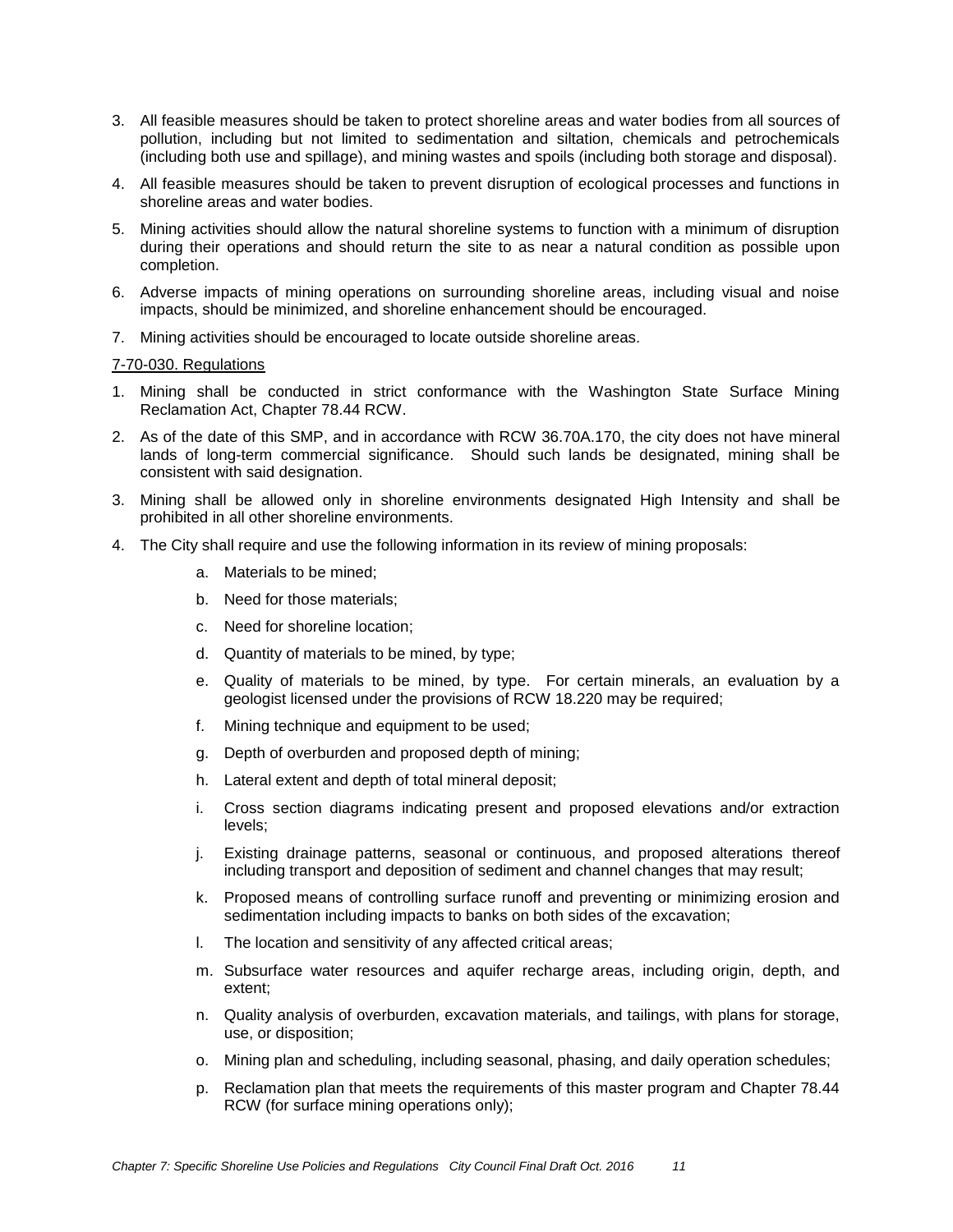- q. Screening, earthen berm buffering, and/or fencing plans; and
- r. Impacts to aquatic and shoreline habitat.
- 5. Mining operations shall be sited, designed, conducted, and completed (including reclamation) to ensure no net loss of shoreline ecological functions.
- 6. Mining operations shall comply with all local, state, and federal water quality standards and pollution control laws. Operations shall use effective techniques to prevent or minimize surface water runoff, erosion and sedimentation; prevent reduction of natural flows; protect all shoreline areas from acidic or toxic materials; and maintain the natural drainage courses of all streams. Surface water runoff shall be impounded as necessary to prevent accelerated runoff and erosion.
- 7. Overburden, mining debris, and tailings shall not be placed in water bodies or floodways and shall be stored and protected in such a manner as to prevent or minimize erosion or seepage to surface and ground waters.
- 8. Precautions shall be taken to insure that stagnant or standing water, especially that of a toxic or noxious nature, does not develop.
- 9. In no case shall mining operations impair lateral support and thereby result in earth movements extending beyond the boundaries of the site.
- 10. If substantial evidence indicates that mining operations are causing, or continued operation would cause, significant and adverse impacts to water quality, habitat, or any shoreline ecological function, the City shall terminate the shoreline permit for mining or impose further conditions on the mining operation to ensure no net loss of shoreline ecological functions.
- 11. All mining impacts shall be mitigated, and shoreline enhancement shall be encouraged. Preference shall be given to mining proposals that result in the creation, restoration, or enhancement of habitat for priority species.
- 12. Environment-specific regulations: Mining uses shall comply with the environment-specific requirements in Chapter 9.

# **7-90. Recreational Uses**

7-90-010. Recreational uses provide opportunities for the refreshment of body and mind through forms of play, sports, relaxation, amusement, or contemplation. They include facilities for passive and lowintensity recreational activities such as hiking, photography, viewing, and fishing. They also include facilities for active or more intensive uses such as parks, campgrounds, golf courses, and other outdoor recreation areas. This section applies to both publicly- and privately-owned shoreline facilities intended for use by the public or a private club, group, association, or individuals.

## 7-90-020. Policies

- 1. The location and design of shoreline recreational developments should be consistent with the City of Moses Lake's *Comprehensive Plan*.
- 2. The location and design of publicly-owned shoreline recreational developments should be consistent with the City of Moses Lake's *Parks, Recreation, and Open Space Plan*.
- 3. Local, state, and federal recreation planning should be coordinated. Shoreline recreational developments should be consistent with applicable park, recreation, and open space plans of other jurisdictions.
- 4. A variety of compatible recreational experiences and activities should be encouraged to satisfy diverse recreational needs. However, facilities for recreational activities that do not benefit from a shoreline location should not locate in shoreline areas.
- 5. Recreational developments should be located, designed, operated, and maintained to cause no net loss of shoreline ecological functions and to be compatible with, and minimize adverse impacts on, valuable cultural and natural features and on nearby land and water uses. The only recreational development proposals that should be approved are those that complement their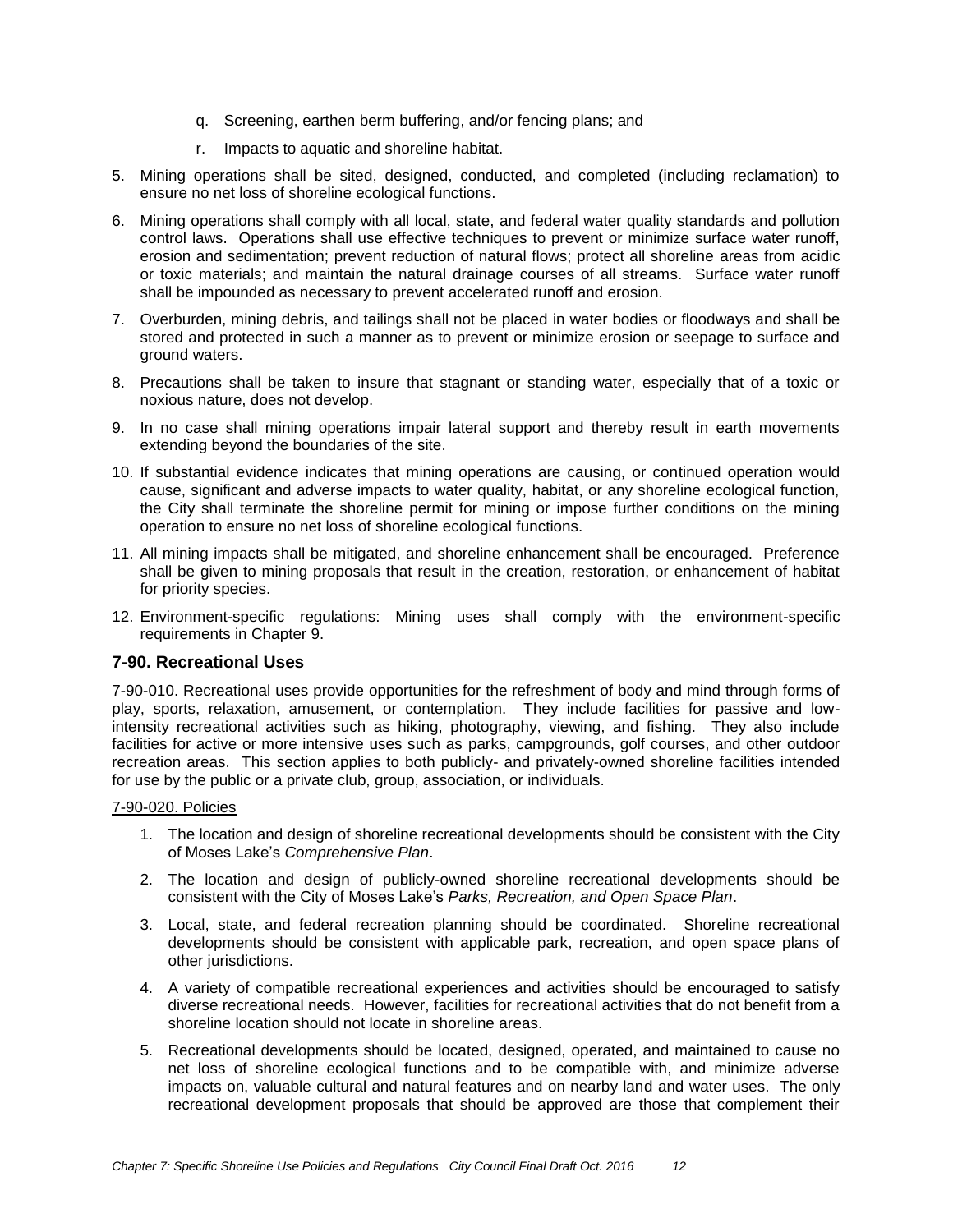environment and surrounding land and water uses, and that protect natural areas.

- 6. Priority should be given to developments that provide recreational uses and other improvements facilitating public access to shoreline areas.
- 7. Recreational developments should be located and designed to preserve, enhance, or create scenic views and vistas. Removal of native vegetation to enhance views should be discouraged.
- 8. All recreational developments should make adequate provisions for:
	- a. Vehicular and pedestrian access, both on and off site, including, where appropriate, access for people with disabilities.
	- b. Proper water supply and solid and sanitary waste disposal.
	- c. Security and fire protection for the use and for any use-related impacts to adjacent property.
	- d. The prevention of overflow and trespass onto adjacent properties, by methods including but not limited to landscaping, fencing, and posting of the property.
	- e. Buffering from adjacent private property or natural areas.
- 9. Trails and paths on steep slopes should be located, designed, and maintained to protect bank stability and minimize ground disturbance.
- 10. Recreational developments should protect the natural character, resources and ecology of the shoreline.

## 7-90-030. Regulations

- 1. The location and design of publicly-owned shoreline recreational developments shall be consistent with the City of Moses Lake's *Parks, Recreation, and Open Space Plan*.
- 2. To avoid wasteful use of the limited supply of recreational shorelands, substantial accessory use facilities, such as rest rooms, recreation halls and gymnasiums, commercial services, access roads, and parking areas shall be set back from the ordinary high water mark as specified in the Development Standards Tables (Tables 9.3A and 9.3B), unless it can be shown that such facilities are essentially shoreline dependent. Such facilities may be linked to the shoreline by walkways.
- 3. Shoreline recreational developments shall maintain, and, when feasible, enhance or restore desirable shoreline features including those that contribute to shoreline ecological functions and processes, scenic vistas, and aesthetic values. Removal of native vegetation to enhance views shall be discouraged. Any unavoidable impacts shall be mitigated as specified in Appendix A: Mitigation.
- 4. Recreational uses shall be designed to complement their environment and surrounding land and water uses.
- 5. No recreational buildings or structures shall be built over water, other than water-dependent and/or public access structures such as piers, docks, bridges, boardwalks, or viewing platforms.
- 6. Each development proposal shall include a landscape plan that uses primarily native, self-sustaining vegetation. Campsites, selected view points, or other permitted structures or facilities shall be located so as to not require damage or destruction of native vegetation. Removal of existing native vegetation shall be the minimum amount necessary to accommodate the permitted use. Refer also to Clearing and Grading and Vegetation Conservation in Chapter 8, and Appendix A: Mitigation.
- 7. For recreational uses such as golf courses that require the use of fertilizers, pesticides, or other chemicals, the applicant shall specify the methods that will be used to ensure that the use complies with all provisions of the "Environmental Impacts and Water Quality" provisions of this SMP (see Chapter 6), including preventing the chemicals from entering adjacent water bodies or wetlands. Minimum buffers for recreational uses are listed in Chapter 9. In addition to required buffers, chemical-free buffer strips may be required at the discretion of the City.
- 8. Recreational uses shall provide facilities for non-motorized access to the shoreline, such as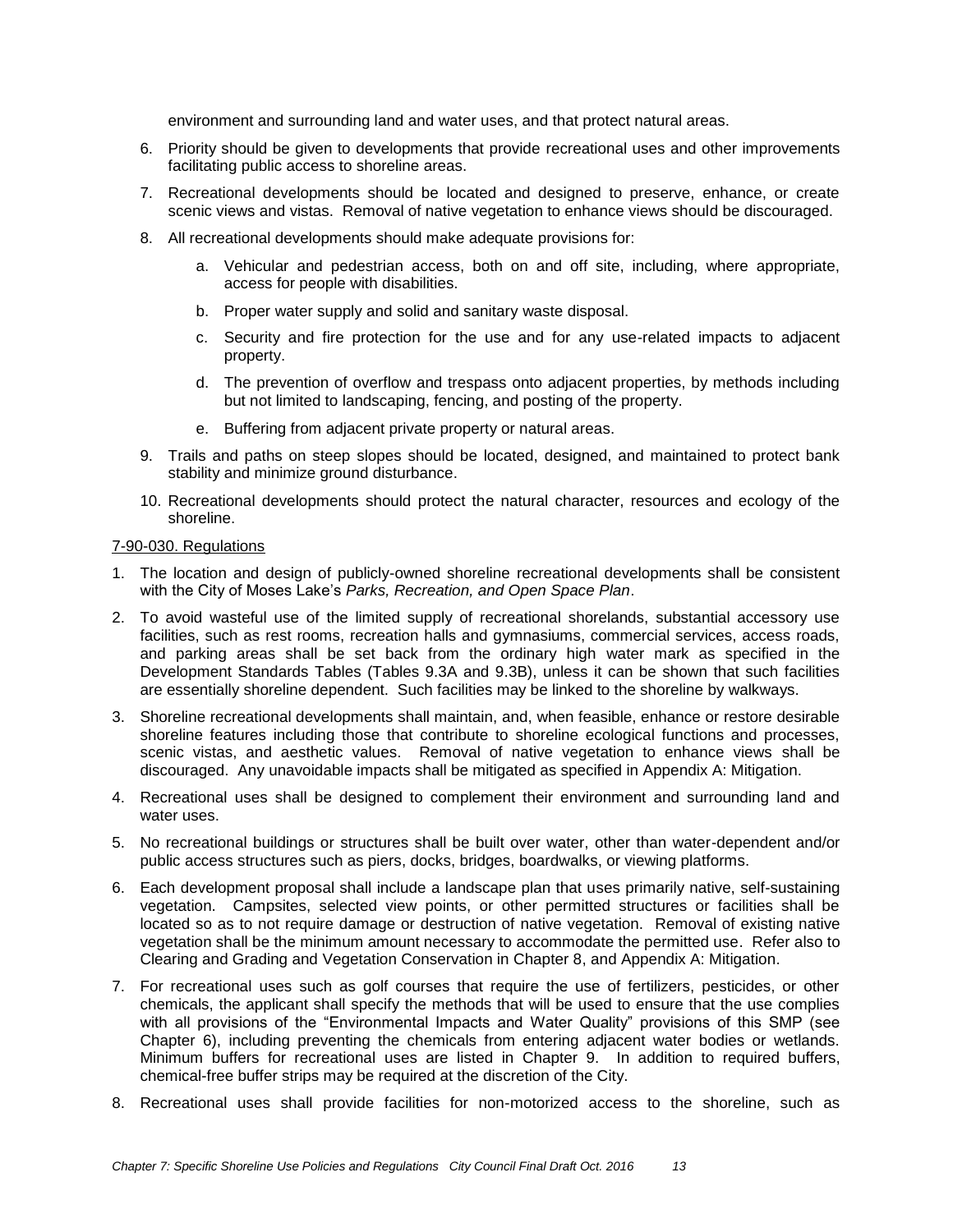pedestrian and bicycle paths, where those facilities will not result in loss of shoreline ecological functions.

- 9. Recreational uses shall include adequate provisions for water supply, sewage, garbage disposal, and fire protection.
- 10. Recreational uses shall include adequate provisions, such as screening, buffer strips, fences, and signs, to buffer adjacent private property and natural areas and protect the value and enjoyment of those sites.
- 11. Trails and paths on steep slopes shall be located, designed, and maintained to protect bank stability and minimize ground disturbance.
- 12. Environment-specific regulations:
	- a. Recreational uses shall comply with the environment-specific requirements in Chapter 9.
	- b. Public access shall be required for recreational uses in shoreline environments designated "W", and shall be encouraged in all other shoreline environments, unless such access is shown to be incompatible due to reasons of safety, security, or impact to the shoreline environment.

## **7-100. Residential Uses**

7-100-010. Residential use means one or more buildings, structures, lots, parcels, or portions thereof which are designed for and used or intended to be used to provide a place of abode for human beings. This includes single family residences, duplexes, multi-family residences, apartments, townhouses, manufactured home parks, group housing, condominiums, other detached or attached dwellings, and major and short subdivisions, along with accessory uses and structures normally associated with residential uses, including but not limited to garages, sheds, swimming pools, parking areas, and fences. Residential uses do not include hotels, motels, or any other type of overnight or transient housing or camping facilities. All residential uses must comply with the Shoreline Management Act and this master program, even if the use is not required to obtain any type of shoreline permit.

## 7-100-020. Policies

- 1. Residential development and subdivisions should be located, designed, built, and maintained to protect shoreline environmental functions and processes when possible.
- 2. Residential development and subdivisions should be designed so as to adequately protect the water and shoreline aesthetic characteristics.
- 3. Residential uses should be permitted only where there are adequate provisions for utilities (i.e., water, sewer, power, telephone, and cable lines), circulation, and access.
- 4. The overall density of development and lot coverage should be appropriate to the physical capabilities of the site.
- 5. Recognizing property owners' rights of shoreline residential use, new residential uses should provide adequate setbacks and natural buffers from the water and ample open space between structures to provide space for outdoor recreation, protect natural features and existing shoreline vegetation, control erosion, protect water quality, preserve views and normal public use of the shoreline and the water, protect aquatic and wildlife habitat, and minimize user conflicts.
- 6. Residential uses should be encouraged to provide dedicated and improved community or public access to the shoreline in a manner that is appropriate to the site and the nature and size of the development. Any public access provided should be counted toward the dedication of parks and open space required by the Moses Lake Municipal Code for new residential developments.
- 7. To discourage dock proliferation and the associated loss of shoreline ecological functions, subdivisions should provide joint-use or community docks. Individual docks should be allowed for lots in subdivisions with joint-use or community docks. Other joint use facilities, such as access areas and boat launches, should also be encouraged.
- 8. New residential uses should be prohibited over water, in floodways, and in environmentally sensitive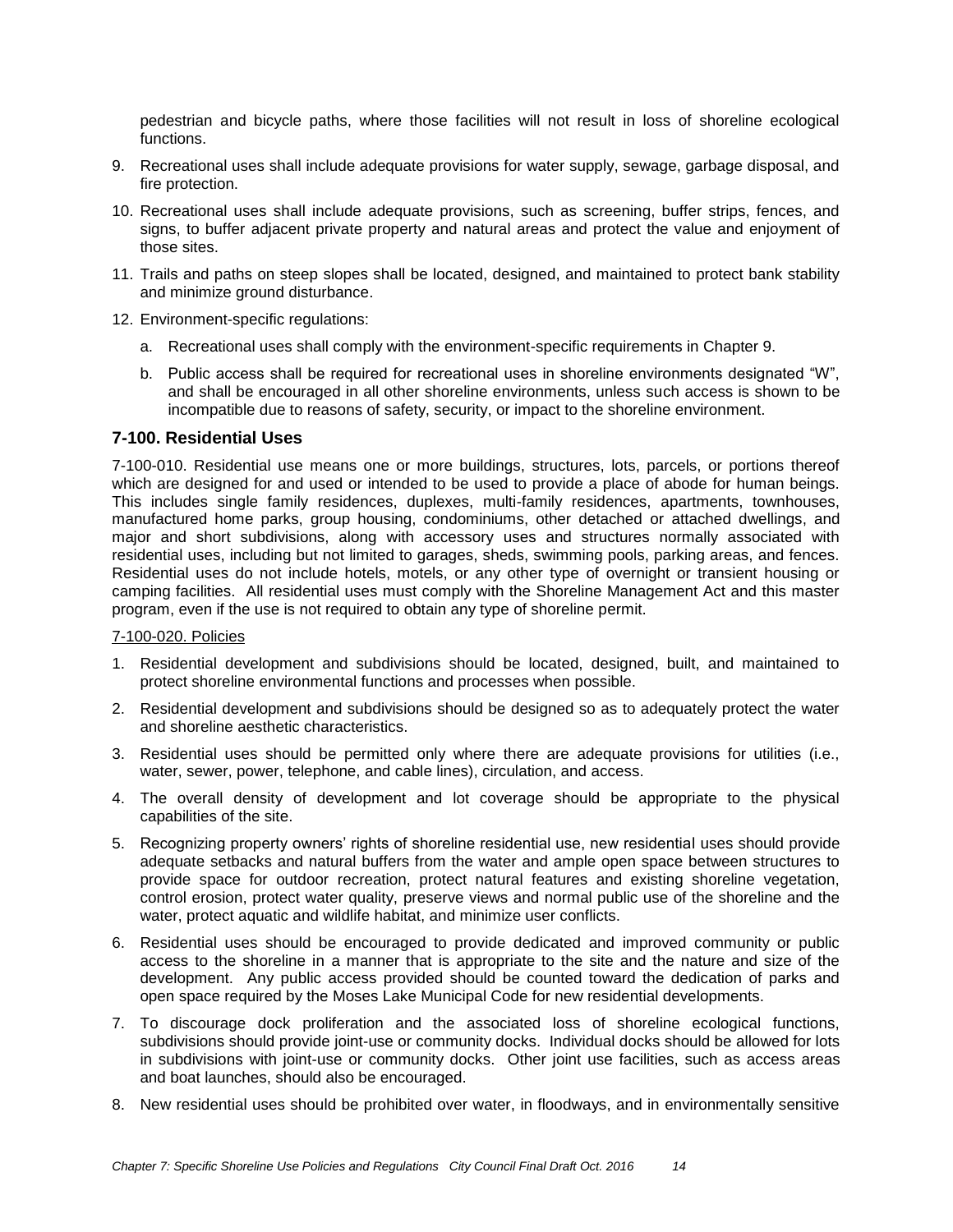areas such as wetlands and geologic hazard areas.

- 9. Structures and other developments accessory to residential uses should be designed and located to blend into the site as much as possible.
- 10. The buffers established for residential uses should apply to non-water-dependent accessory structures.
- 11. Best management practices should be applied in designing and developing surface and stormwater facilities.
- 12. The front yard zoning setback should be allowed to be reduced to accommodate reasonable development.
- 13. To prevent encroachment on the shoreline buffer, the buffer should be marked with a long-term visual cue to alert present and future property owners of the location of the buffer edge. The marker should be substantial enough to show that there is clearly a change in circumstances from one side of the marker to the other.

## 7-100-030. Regulations

- 1. Residential uses shall not be approved where flood control, shoreline protection measures, or bulkheading will be required to create residential lots or site area. Residential uses shall be designed so that structural shoreline stabilization, including bulkheads, is not likely to be required to protect property and will not be required in the future.
- 2. New multi-unit residential development (including multiplexes), and the subdivision of land into four or more lots shall make adequate provisions for public access consistent with the regulations set forth in Section 7-90. Recreational Uses, and all provisions of this SMP.
- 3. Public access shall be located and designed to respect private property rights, be compatible with the shoreline environment, protect ecological functions and processes, protect aesthetic values of shoreline, and provide for public safety (including consistency with Crime Prevention through Environmental Design (CPTED) principles, where applicable).
- 4. If wetlands, steep slopes, other critical areas, or other unique or fragile features are located on a development site, development shall be located so as to avoid the sensitive areas. Cluster or similar design of residential units may be used in order to achieve this.
- 5. Vegetation removal shall be in compliance with the Vegetation Conservation and Clearing and Grading provisions of Chapter 8 and shall be limited to the minimum necessary to accommodate permitted uses, with the exception that noxious weed control shall be allowed subject to the vegetation conservation provisions in Chapter 8.
- 6. During construction, shoreline vegetation shall be preserved and erosion controlled by the following means at a minimum: Clearly marked temporary fencing shall be installed during the entire construction period. The shoreline shall be protected from sedimentation by silt fences, sand bags, or other material as approved by the Building Official. Sedimentation control measures shall be in place before the start of any clearing, grading, or construction. Sedimentation control measures shall be inspected after each runoff event and maintained if necessary.
- 7. Other than docks, new residential structures and accessory structures, including boathouses, shall be prohibited over water or floating on the water. Floating homes shall be prohibited.
- 8. The buffers established for residential uses shall apply to non-water-dependent accessory structures.
- 9. Best management practices shall be applied in designing and developing surface and stormwater facilities. The *Stormwater Management Manual for Eastern Washington* shall provide the preferred guidance for storm water management best practices.
- 10. Environment-specific regulations: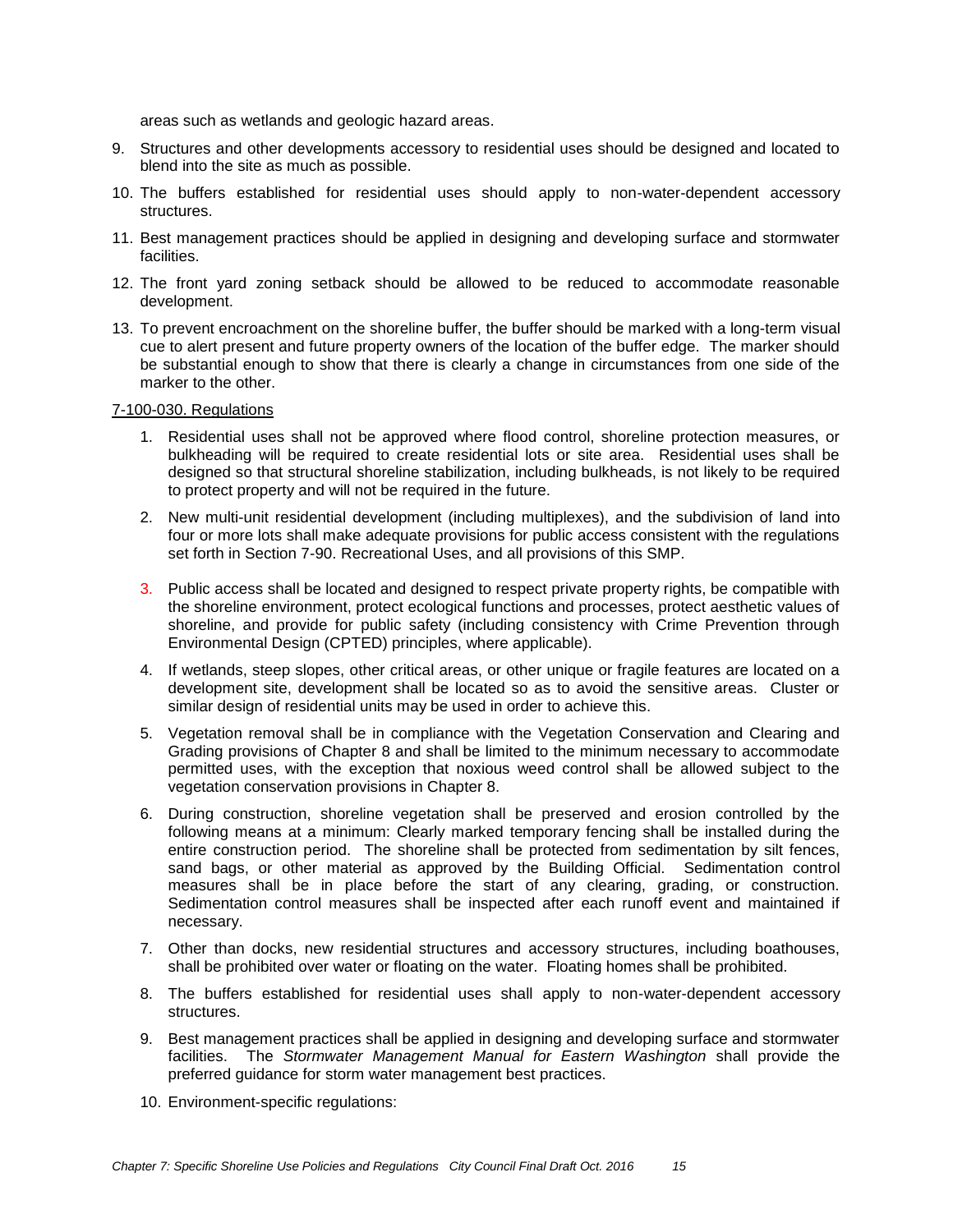- a. Residential uses shall comply with the environment-specific requirements in Chapter 9, except as provided in Regulation 11 below.
- 11. Common Line Setbacks: The residential buffers in Table 9.3 shall not apply in cases where the majority of existing development in the area does not meet the established buffer standards. In such cases residential structures shall be set back common to the average of setbacks for existing dwelling units within three hundred (300) feet of the proposed residential structure. If there is only one or no dwelling units within three hundred (300) feet of the proposed residential structure, the shoreline buffers of Table 9.3 shall apply. Common line setback allowed in this section is subject to approval by the Shoreline Administrator. Common line setback shall only be allowed where no loss of shoreline ecological functions or interference with shoreline processes will result from said common line setback per the mitigation requirements in this SMP. The Administrator may place conditions on the approval. Any further deviation from setback Administrator may place conditions on the approval. requirements beyond that allowed in this section shall require approval of a shoreline variance permit.
- 12. For lots platted before the adoption of this Master Program, if the required shoreline buffer causes there to be less than 60' from the buffer to the front zoning setback line, the front yard zoning setback may be reduced to 10' for a porch, 15' for living space or the side of a garage, and 20' for a garage door. Side yard setbacks may be reduced to  $5'$ . If there is still not  $60'$  from the reduced zoning setback to the shoreline buffer, the shoreline buffer may also be reduced by the minimum amount that will allow 60' of buildable area, provided there will be no net loss of shoreline ecological function per Section 6-30, Critical Areas, and Appendix A, Mitigation, of this SMP and provided that at least a 25' shoreline buffer will be maintained. These reductions in buffer and setbacks do not authorize encroachments into any easements which may be on the property. All proposals to reduce setbacks and buffers shall be submitted to the Administrator for review. The Administrator may place conditions on the approval.
- 13. Subject to RCW 58.17.140 and RCW 58.17.170, lots in plats with preliminary plat approval before the adoption of this Master Program, and which had wetland or shoreline buffers set during the platting process, the buffer shall be as set during the platting process.
- 14. Residential Fencing: Fencing meeting Municipal Code standards may extend to the landward edge of the shoreline buffer. Fencing may be installed within the buffer if all of the following are met:
	- a. Fence materials shall be natural or natural-looking materials and colors, and restricted to fence types such as post and rail or split rail.
	- b. The lowest rail shall be a minimum of 16" from the ground, and the highest rail shall be no greater than 60" from the ground.
	- c. New fences established parallel to the shoreline shall be outside of the shoreline and wetland buffers and shall require native vegetative plantings within that buffer if lawn or weeds currently exist within the area. The fence setback may be reduced if the applicant is participating in a shoreline public access plan or it there is intervening ownership (e.g. railroad, conservancy trail, etc.) The applicant shall submit a planting plan along with the fence permit.
	- d. Vegetative plantings as fencing within the shoreline buffer are restricted to native plants.
	- e. No vehicle parking or equipment storage shall be allowed between the OHWM and a fence parallel to the water, within the shoreline buffer area.
	- f. Other than removal of noxious weeds and non-native plants, removal of vegetation within the shoreline buffer shall be restricted to initial digging of posts and vegetation removal necessary for the initial placement of the fence.
	- g. Solid plank construction, solid vinyl, razor wire, and chain link fencing shall be prohibited within the shoreline buffer.

Existing fencing must be brought into compliance with the above standards when there is an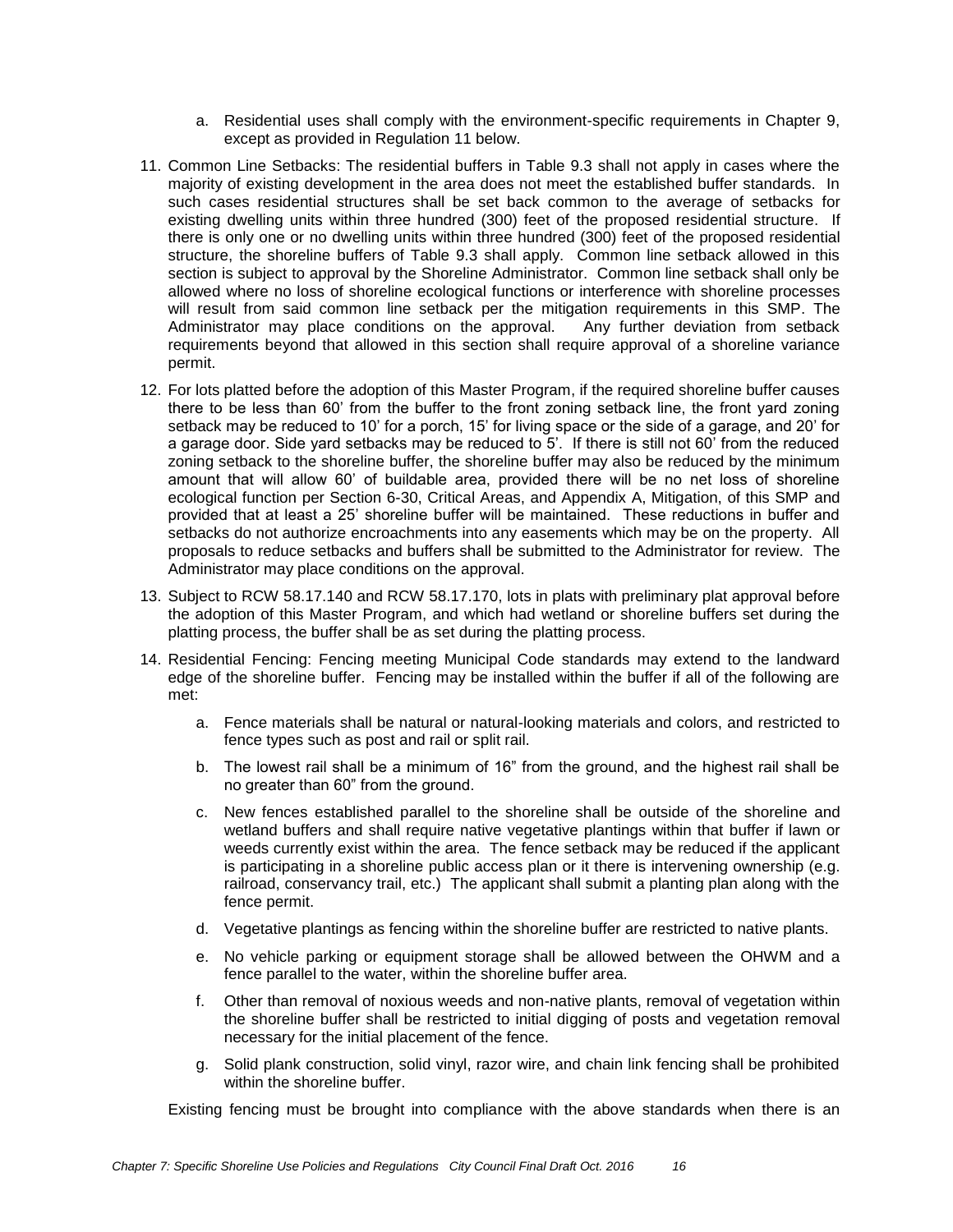expansion of the development or use on the site, when there is a new use or modification of the shoreline or buffer (e.g. dock, boat lift, shoreline stabilization, etc.)

# **7-110. Transportation Facilities**

7-110-010. Transportation facilities are those structures and developments that aid in movement of people, goods, and services. They include roads, highways, bridges, bicycle paths, trails, railroad facilities, and other related facilities.

## 7-110-020. Policies

- 1. New roads, railroads, and bridges in shoreline jurisdiction should be minimized.
- 2. New roads, railroads, and bridges in shoreline jurisdiction should be consistent with the City's *Comprehensive Plan*.
- 3. Transportation facilities should be located, designed, and constructed so that routes will result in no net loss of shoreline ecological functions and will have the minimum adverse impact on existing or future water-dependent uses.
- 4. Road and railroad locations should be planned to fit the topography of the shoreline in order to minimize alteration of natural conditions. New transportation facilities should be located and designed to minimize the need for shoreline protection measures, stream and lake crossings, and modification of natural drainage systems.
- 5. Trails and bicycle paths should be encouraged in shoreline areas where they are compatible with the natural character, resources, and ecology of the shoreline area.
- 6. Where transportation corridors are required within shoreline jurisdiction, then joint use for roads, utilities, and motorized and non-motorized forms of transportation should be encouraged.
- 7. Abandoned or unused road or railroad rights-of-way that offer opportunities for public access to the shoreline should be acquired and/or retained for public access. However, where practical, such areas should be allowed to revert to right-of-way if the right-of-way becomes necessary in the future.
- 8. All debris, overburden, and other waste materials from transportation facility construction should be handled, contained, and disposed of in a manner that prevents entry of said materials into adjacent water bodies.

## 7-110-030. Regulations

- 1. Transportation facilities and services shall use existing transportation corridors whenever possible, provided that facility additions and modifications will not adversely impact shoreline resources and are otherwise consistent with this master program and the City's *Comprehensive Plan*. If expansion of the existing corridor will result in net loss of shoreline ecological functions, then a less disruptive alternative shall be used.
- 2. Transportation and primary utility facilities shall be required to make joint use of rights-of-way and to consolidate crossings of water bodies where loss of shoreline ecological functions can be minimized by doing so.
- 3. Shoreline transportation facilities shall be sited and designed to avoid geologically hazardous areas and to fit the existing topography in order to minimize cuts and fills.
- 4. Where practical, shoreline transportation facilities shall be sited and designed to avoid the following areas:
	- a. Areas between unstable or moderately unstable slopes and the OHWM (i.e., areas below unstable slopes).
	- b. Areas above unstable or moderately unstable slopes that are within shoreline areas or are within 100 feet of the top of the slope (upland areas draining to unstable slopes).
	- c. Any area in which proximity to a geologically hazardous area would result in need for shoreline stabilization or loss of shoreline ecological function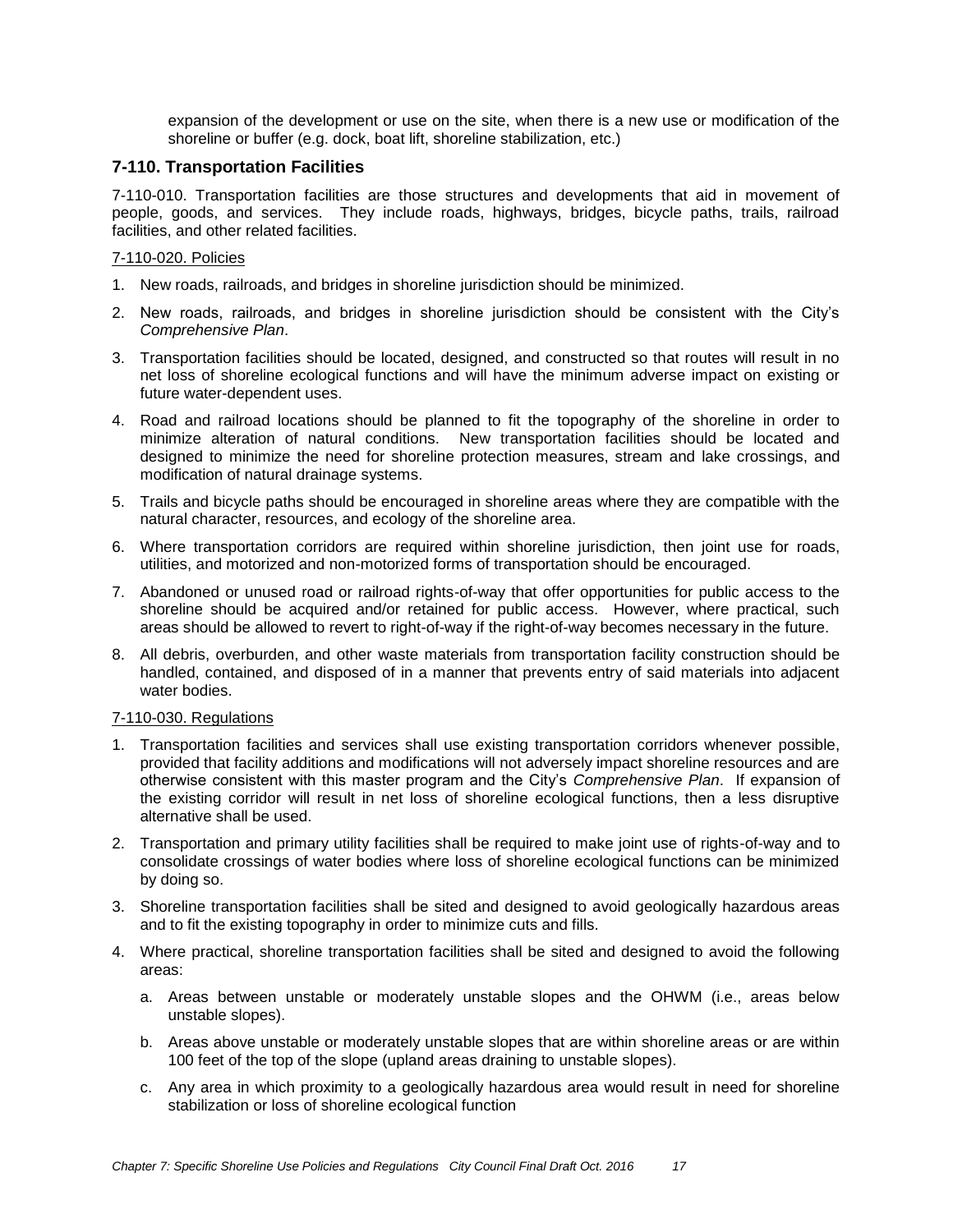- 5. Cut and fill slopes shall be designed at the normal angle of repose or less.
- 6. Landfills for transportation facility development are prohibited in water bodies and wetlands except that when all structural and upland alternatives have been proven infeasible and the transportation facilities are necessary to support uses consistent with this master program and the City's *Comprehensive Plan*, such landfill may be permitted as a conditional use.
- 7. Major highways and railways shall be located outside of shoreline areas except where water crossings are required. Water crossings shall use the shortest route feasible unless such route would cause more damage to the environment.
- 8. New transportation facilities shall be located and designed to prevent or minimize the need for shoreline stabilization, landfill, or substantial site grading. Transportation facilities allowed to cross over water bodies and wetlands shall use elevated, open pile or pier structures whenever feasible. All bridges must be built high enough to allow the passage of debris and provide 3 feet of freeboard above the 100 year flood level.
- 9. Shoreline transportation facilities shall be sited and designed to avoid steep or unstable areas and fit the existing topography in order to minimize cuts and fills.
- 10. All shoreline areas disturbed by transportation facility construction and maintenance shall be restored to their pre-project condition, using compatible, self-sustaining vegetation, immediately upon completion of the construction or maintenance activity. Plants that may compromise shoreline values shall be prohibited. The permit application submittal shall identify the size, location, and species of plants that will be used. The agency or developer constructing or maintaining the transportation facility shall also be responsible for maintaining the vegetation until it is established.
- 11. Waterway crossings shall be designed and maintained to cause minimal disturbance to banks.
- 12. Where permitted, wetland and priority habitat crossings and other crossings of critical, unique, or fragile areas shall be designed and maintained to cause no net loss of shoreline ecological functions.
- 13. Roads and railroads shall be located to minimize the need for routing surface waters into and through culverts.
- 14. All transportation facilities shall be designed, constructed, and maintained to contain and control all debris, overburden, runoff, erosion, and sediment generated from the affected areas. Relief culverts and diversion ditches shall not discharge onto erodible soils, fills, or side cast materials. State and local stormwater regulations apply.
- 15. Bridge abutments and necessary approach fills shall be located landward of wetlands or the ordinary high water mark, except that bridge piers may be permitted in a water body as a conditional use, when in compliance with requirements of other permitting agencies, including but not limited to the U.S. Army Corps of Engineers and the Washington State Department of Fish and Wildlife.
- 16. Except where a water crossing is necessary, roads, railroads, and other transportation facilities shall be located landward of shoreline wetlands and other Fish and Wildlife Habitat Conservation Areas.
- 17. Except for water crossings, all roads and railroads shall be adequately set back from the water (see Table 9.3, Development Standards and Specific Shoreline Development Regulations) and shall provide buffer areas of compatible, self-sustaining vegetation. Shoreline scenic drives and viewpoints may provide periodic breaks in the buffer to allow open views of the water, provided that removal of healthy native vegetation is not required to provide such breaks. Removal of healthy native vegetation is discouraged.
- 18. Overburden, debris, and other waste materials from both construction and maintenance activities, including drainage ditch clearing, shall not be deposited into or sidecast on the shoreline side of the road or in water bodies or wetlands. Such material shall be deposited in stable locations where reentry and erosion into water bodies or wetlands is prevented.
- 19. Environment-specific regulations: Transportation facilities shall comply with the environment-specific requirements in Chapter 9.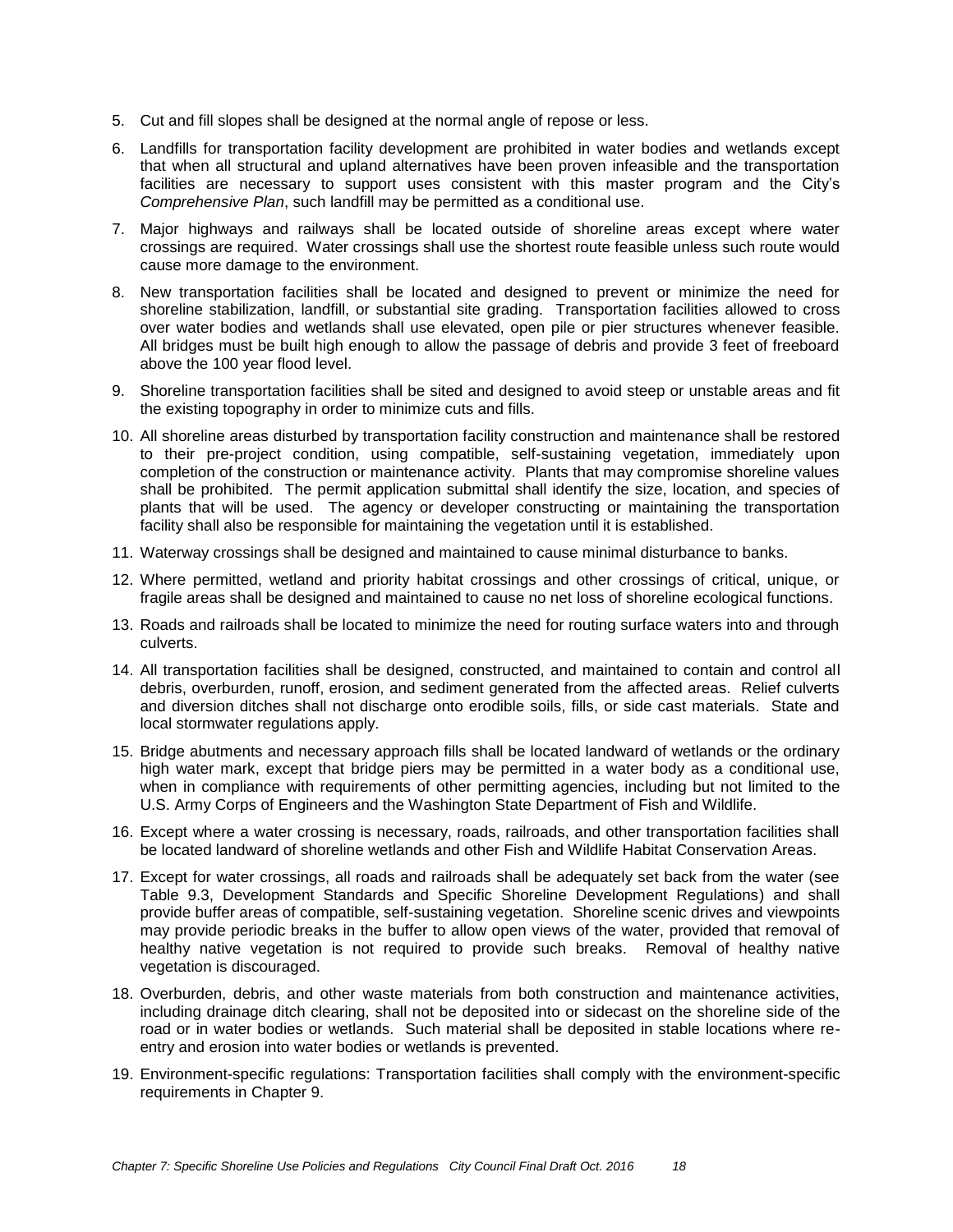# **7-120. Utilities (Primary Facilities)**

7-120-010. Utilities are services and facilities that produce, transmit, carry, store, process, or dispose of electrical power, gas, water, sewage, communications, oil, etc. The provisions of this section apply to primary uses, such as sewage treatment plants and outfalls, public high-tension utility lines, power transfer facilities, sewer and water mains, gas distribution lines and storage facilities. See Chapter 6 for policies and regulations related to on-site accessory utilities.

#### 7-120-020. Policies

- 1. Primary utilities should use existing transportation and utility sites, rights-of-way, and corridors whenever possible, rather than creating new corridors. Joint use of rights-of-way and corridors are encouraged.
- 2. Primary utilities should be prohibited in wetlands, other critical habitat areas, and other critical, unique and fragile areas unless no feasible alternative exists.
- 3. New primary utility facilities should be located so that shoreline protection works are not required.
- 4. Primary utilities facilities and corridors should be located so as to protect scenic views.
- 5. Primary utilities facilities and rights-of-way should be located and designed to result in no loss of shoreline functions or interference with shoreline processes; preserve the natural landscape; and minimize conflicts with present and planned land uses.
- 6. Whenever feasible, utilities should be placed underground or affixed to bridges.
- 7. Solid waste disposal activities and facilities should be prohibited in shoreline areas.
- 8. Location of utility facilities within existing public, private, and utility rights of way is encouraged.
- 9. When possible, water crossings should be avoided.

#### 7-120-030. Regulations

- 1. Primary utility facilities and transmission lines shall be located, designed, constructed, operated, and maintained to cause no net loss of shoreline ecological functions. Utility lines associated with primary utilities shall use existing rights-of-way, corridors, and/or water crossings whenever possible and shall avoid duplication and construction of new or parallel corridors in shoreline areas. Proposals for new corridors or water crossings must fully substantiate the infeasibility of existing routes. Primary utility facilities and lines shall be located outside of shoreline areas where feasible.
- 2. Transmission and distribution facilities that must cross areas of shoreline jurisdiction shall cross by the shortest, most direct route feasible, unless such route would cause significant environmental damage.
- 3. Primary utilities shall be located and designed so as to avoid or minimize the use of any structural or artificial shore defense or flood protection works.
- 4. Where major facilities must be placed in a shoreline area, the location and design shall not destroy or obstruct scenic views.
- 5. Primary utilities shall meet required shoreline setbacks as specified in the Development Standards Table (Tables 9.3).
- 6. Utility facilities shall be screened from water bodies and adjacent properties, using primarily native, self-sustaining vegetation. Plants that may compromise shoreline values shall be prohibited. The type and width of screening required shall be as indicated in the table below. The permit application submittal shall identify the size, location, and species of plants that will be used. Substitution of a sight-obscuring fence or wall for the required landscaping shall not be permitted. Landscaped buffers shall be maintained in accordance with the requirements of the City's Municipal Code, Chapter 18.57.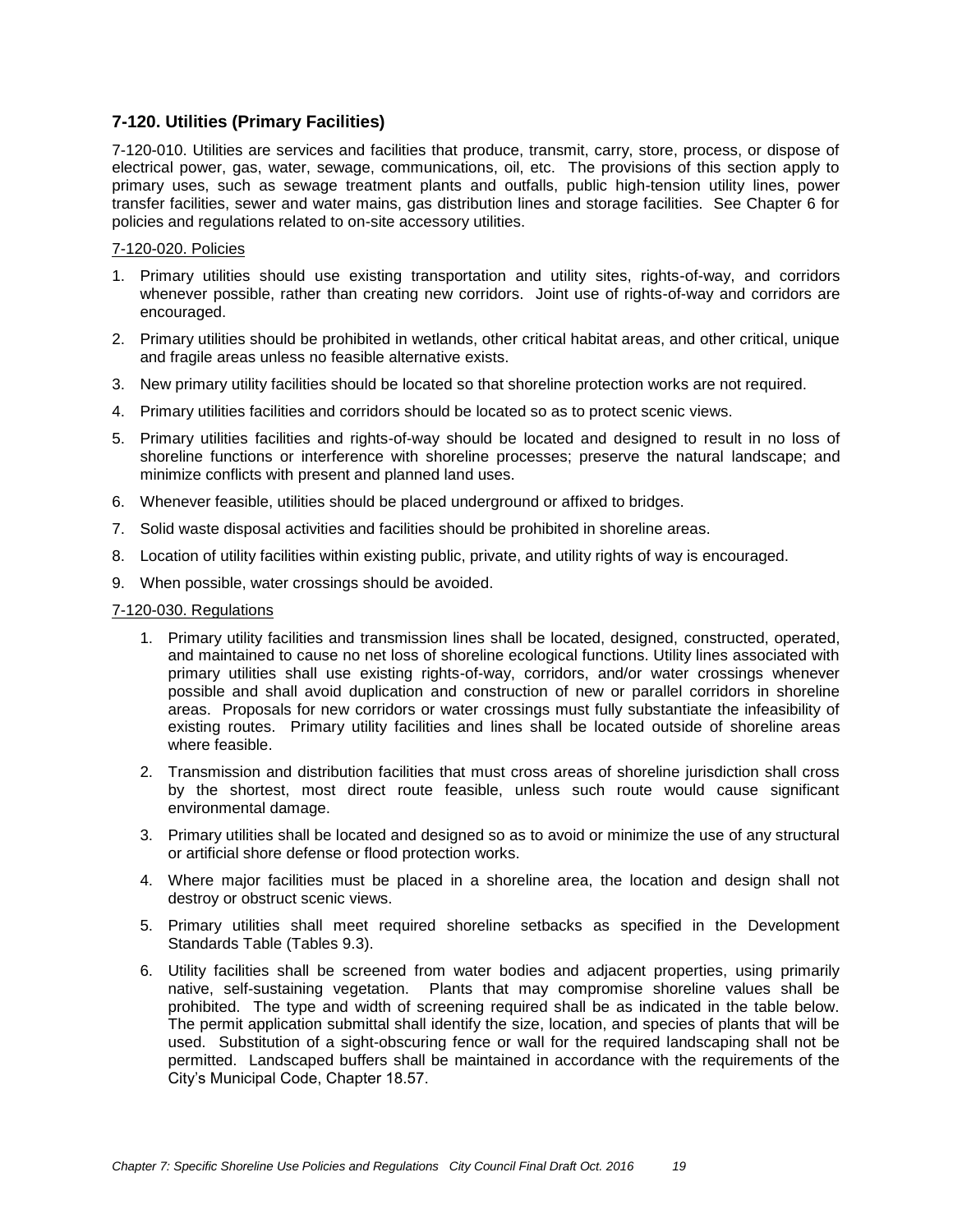| <b>Adjacent site</b>                                                                                                                                   | Type and width of screening |
|--------------------------------------------------------------------------------------------------------------------------------------------------------|-----------------------------|
| Water body                                                                                                                                             | Type I, 20 feet wide        |
| Residential or recreational use (existing or, in the<br>case of undeveloped land, planned for, based on<br>the City's Comprehensive Plan)              | Type I, 20 feet wide        |
| Commercial, industrial, or institutional use (existing<br>or, in the case of undeveloped land, planned for,<br>based on the City's Comprehensive Plan) | Type II, 10 feet wide       |

- 7. All underwater pipelines transporting liquids intrinsically harmful to aquatic life or potentially injurious to water quality are prohibited, unless no other feasible alternative exists. In those limited instances in which underwater pipelines are permitted as a conditional use, automatic shut-off valves shall be provided on both sides of the water body, and the applicant shall use all appropriate technology to detect and prevent leaks and ruptures of the pipelines.
- 8. Construction of primary utilities under water or in wetlands shall be timed to minimize impacts on fish and wildlife.
- 9. Landfilling in shoreline areas for primary utility facility or line development purposes is prohibited. Permitted crossings shall use pier or open pile construction.
- 10. Clearing of vegetation for the installation or maintenance of primary utilities shall be the minimum necessary to accommodate the proposed utility installation.
- 11. All shoreline areas disturbed by facility construction and maintenance shall be restored to their pre-project condition, using compatible, self-sustaining vegetation, immediately upon completion of the construction or maintenance activity. Plants that may compromise shoreline values shall be prohibited. The permit application submittal shall identify the size, location, and species of plants that will be used. The agency or developer constructing or maintaining the facility shall also be responsible for maintaining the vegetation until it is established.
- 12. Where feasible, primary utility development shall, through coordination with local government agencies, provide for compatible, multiple use of sites and rights-of-way. Such uses include shoreline access points, trail systems, and other forms of recreation and transportation, provided such uses will not unduly interfere with utility operations, endanger public health or safety, or create a significant and disproportionate liability for the owner.
- 13. The City shall require and use the following information in its review of proposals for installation of primary utility facilities:
	- a. Description of the proposed facilities;
	- b. Reasons why the utility facility requires a shoreline location;
	- c. Alternative locations considered and reasons for their elimination;
	- d. Location of other utility facilities in the vicinity of the proposed project and any plans to include facilities of other types of utilities in the project;
	- e. Plans for reclamation of areas disturbed both during construction and following decommissioning and/or completion of the primary utility's useful life;
	- f. Plans for control of erosion and turbidity during construction and operation; and
	- g. Possibility for locating the proposed facility at an existing utility facility site or within an existing utility right-of-way.
- 14. Major non-water-oriented utility facilities are prohibited within shoreline jurisdiction, unless it can be shown that no feasible alternatives exist, in which case they will be conditional uses. Examples of non-water-oriented facilities include water system treatment plants, sewage treatment plants, and electrical substations.